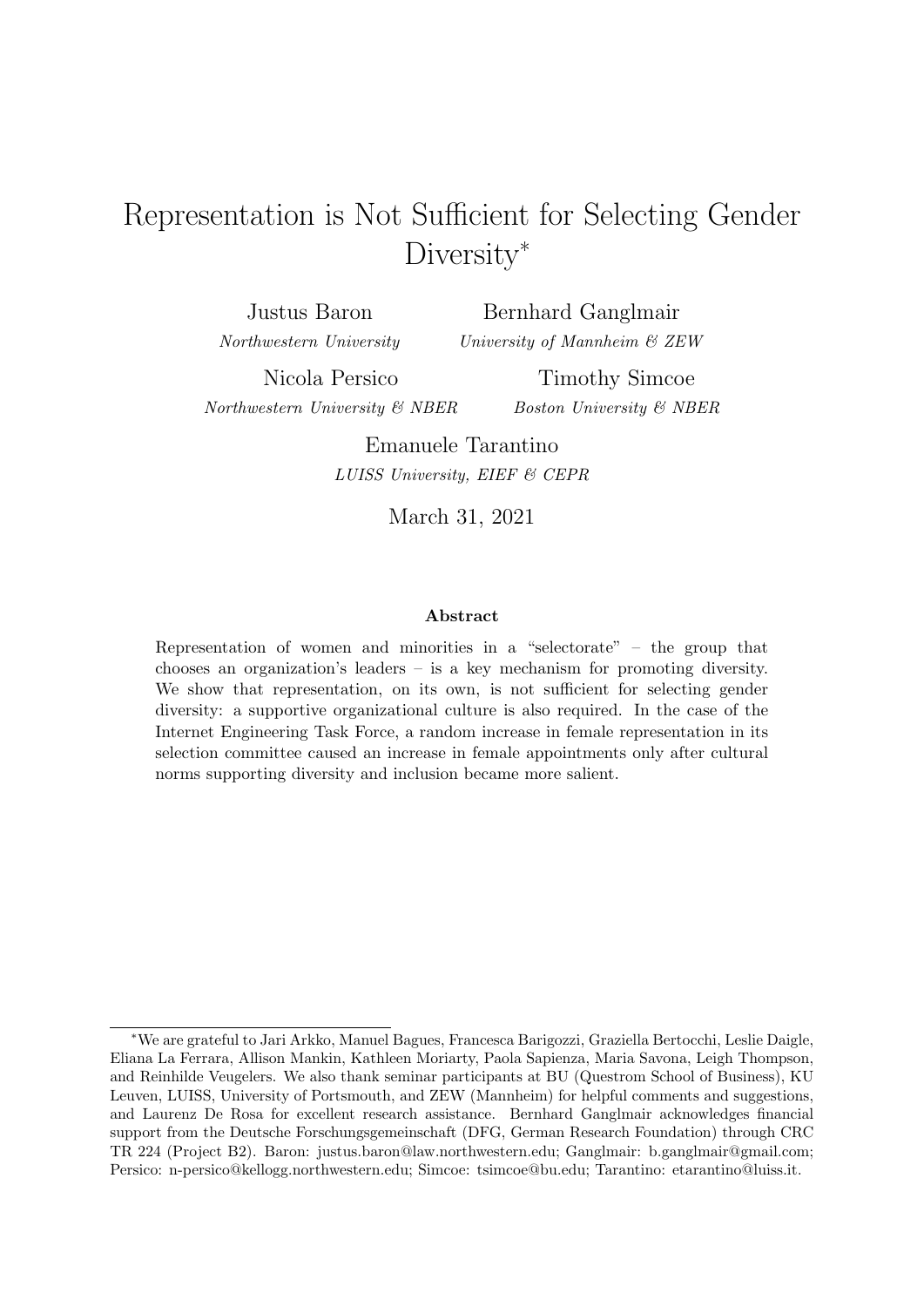#### 1. Introduction

Increasing the representation of women and minorities in "selectorates," i.e., among those who select an organization's leaders, is a key mechanism for promoting diversity. We show that representation in selectorates is not enough: organizational culture as regards diversity must change as well.

This paper is a case study of the determinants of female representation among the leaders of an important standard-setting organization. The Internet Engineering Task Force (IETF) develops inter-operability standards for Internet hardware and software. Without these standards, the Internet would not work. Because the IETF's decisions have enormous technological and financial implications, many companies seek to place employees in leadership roles. Within this context, underrepresentation of women in IETF leadership is highly societally relevant.

The top operational leaders in the IETF are appointed by a selection committee called NomCom. NomCom has ten members who are *randomly selected* each year from a pool of volunteers. We leverage this random variation to study whether female representation on NomCom causes the committee to appoint more women. The expectation (which is the basis for the random selection procedure) is that equitable female representation within NomCom should ensure equitable female representation among those appointed by NomCom to fill leadership positions.

We find that random increases in female representation in NomCom cause the committee to appoint more women, but only in recent years. During the first half of our study, from 2005 to 2011, more women in NomCom caused fewer women to be appointed. This counterintuitive result echoes some of the most credible findings in the literature, which show that increased female representation in (academic and legal) selection committees does not cause these committees to appoint more women, and sometimes leads to fewer female appointments. We go beyond the prior literature, however, by showing that the sign of the causal relationship flips from negative to positive after some important organizational changes.

We consider several mechanisms that could explain why female representation on NomCom had its intended impact only after 2011. First, we examine changes in the number of female IETF participants and their qualifications. Our findings are essentially unaffected when we control for the "pipeline" of well-qualified women. Next, we ask whether changes in the *formal* procedures that regulate the appointment process (before and after 2012) might account for the difference. The radical transparency of IETF's procedures,[1](#page-1-0) and our interviews with IETF leaders facilitated our task, but we found

<span id="page-1-0"></span><sup>1</sup>Similar to a regulatory agency, the IETF publicizes proposed procedural innovations through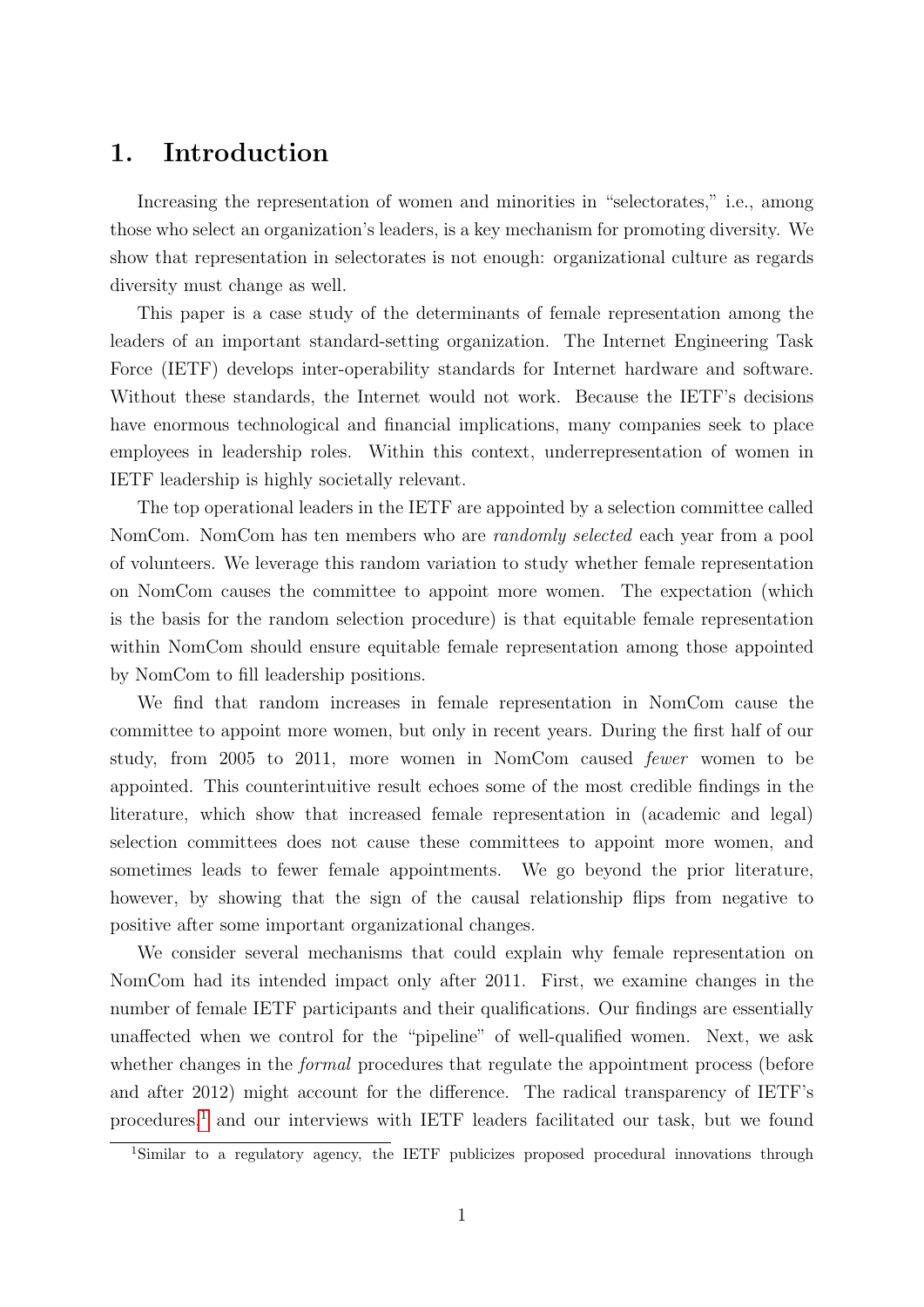no evidence that our results were influenced by any procedural changes. In fact, the interviews suggested a third alternative: changes in IETF "culture" around 2011. By culture, we refer to holistic, informal norms, both societal and organization-specific, i.e., public speeches, codes of conduct, and other activities that are technically unconnected with the appointment process, but whose effect is to change members' attitudes towards certain gender stereotypes. There is strong evidence that IETF culture changed around 2012 because of both active efforts from inside the organization and a broader societal shift in attitudes regarding gender diversity and inclusion in STEM professions. This cultural change, we argue, explains why the relationship between female representation within NomCom and the selection of female IETF leaders switches sign.

In sum, the statistical evidence in this paper establishes a clear regime change: before 2012, a random increase in female representation in NomCom hurts the chances of female appointments; after 2012, it helps them. This evidence indicates that representation is not enough to select gender diversity. Our analysis of the mechanisms suggests that, in our case study, whether or not representation helps diversity is not mediated by the quality of the pipeline, or by the formal procedural rules connected with the appointment process. Instead, the effect of representation is mediated by informal and holistic norms, both societal and organization-specific, some of which are shaped by organizational leadership.

#### 2. Hypotheses and related literature

There is broad support for the idea that *representation* in a collective decision-making body helps protect a group's interests. Variation in the composition of the political franchise, for example, has been shown to impact a variety of policies,<sup>[2](#page-2-0)</sup> with some papers focusing specifically on the gender composition of the franchise and showing that policies change in the expected directions.[3](#page-2-1) Similarly, variation in the representation of Blacks in criminal juries has been shown to influence jury verdicts in the expected direction.[4](#page-2-2)

The benefits of representation are less straightforward when the decision-making body is an organizational committee whose members are bound by a common set of professional norms, because these norms often play an important mediating role. We focus on the gender composition of selectorates, i.e., groups or committees that select other individuals for leadership positions. These include boards of directors, promotion committees, and selection panels (but not criminal juries).<sup>[5](#page-2-3)</sup> Relative to other decision making bodies,

<sup>&</sup>quot;Internet Drafts" which undergo a "public comment period," and then all accepted changes are enshrined into IETF's technical standards and organizational practices, or RFCs (from "Request for Comments").

<span id="page-2-0"></span><sup>&</sup>lt;sup>2</sup>[Berlinski and Coppenolle](#page-17-0)  $(2014)$ , [Corvalan et al.](#page-17-1)  $(2020)$ , [Larcinese](#page-18-0)  $(2014)$ .

<span id="page-2-1"></span><sup>3</sup>[Aidt et al.](#page-17-2) [\(2006\)](#page-17-2), [Lott and Kenny](#page-18-1) [\(1999\)](#page-18-1), [Miller](#page-18-2) [\(2008\)](#page-18-2).

<span id="page-2-2"></span> $4$ [Anwar et al.](#page-17-3) [\(2012\)](#page-17-3).

<span id="page-2-3"></span><sup>&</sup>lt;sup>5</sup>Criminal juries do not engage in selecting one among many candidates, but rather on a single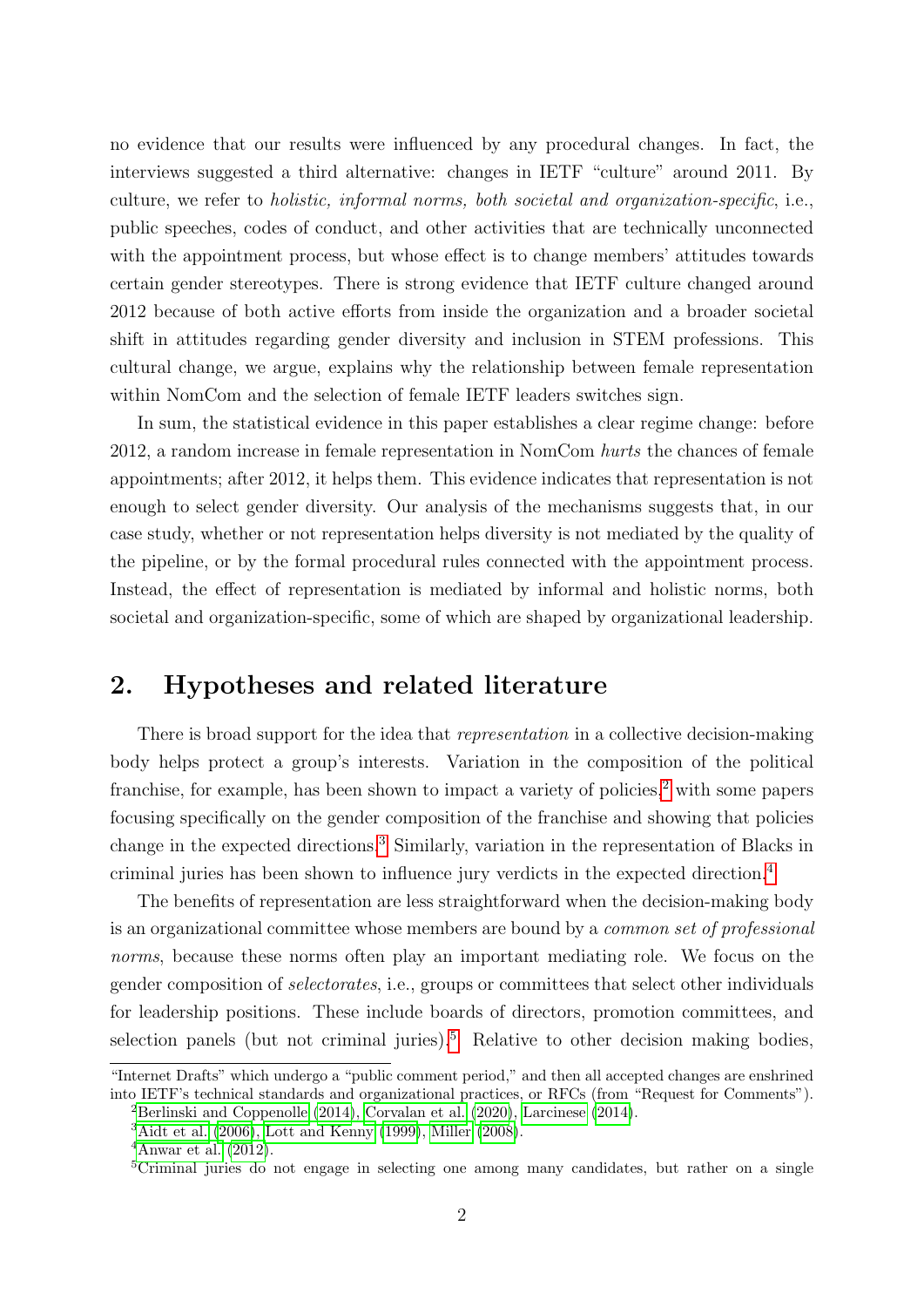talent availability is of primary importance to selectorates.

Most academic studies lack access to random variation in the selectorate's gender composition, leading to well-known concerns about the impact of (possibly unobserved) confounds.[6](#page-3-0) There are, however, a few studies that exploit random selection into a selectorate for casual inference: [Bagues and Esteve-Volart](#page-17-4) [\(2010\)](#page-17-4) in the context of Spanish judges and [Bagues et al.](#page-17-5) [\(2017\)](#page-17-5) in the context of university professors. These authors find, counterintuitively, that a random increase in the percentage of women on a selection committee does not increase (and, for Spanish judges, decreases) the likelihood that women are appointed. The decrease found by [Bagues and Esteve-Volart](#page-17-4) [\(2010\)](#page-17-4) is tentatively attributed to female evaluators' bias in favor of male candidates. A third causal study by [De Paola and Scoppa](#page-17-6) [\(2015\)](#page-17-6) finds the opposite result: more women in the selection committee cause more women to be appointed professor. We reconcile these divergent findings by proposing that organizational culture moderates the impact of representation. This is the first paper where random variation in representation is shown to have either a positive or a negative causal effect. Among the causal studies, our work is also unique for its focus on STEM workers, as opposed to academics or judges. This focus is important in light of broader societal concerns regarding women's representation in STEM fields.

From the prior literature, we draw three broad and mutually exclusive hypotheses:

 $H_0$ : Greater female representation in a selection committee leads to more women being selected. Hypothesis  $H_0$  is the expected direction of the relationship. This is why selection committees are designed to be representative in their composition (which, incidentally, might be why the NomCom formation process is based so explicitly on random selection). Among the causal studies cited above, [De Paola and Scoppa](#page-17-6) [\(2015\)](#page-17-6) support this hypothesis. Related (but not focused on gender) studies support the idea that changing the characteristics of the "political selectorate" has an impact on who is selected;<sup>[7](#page-3-1)</sup> and that a random increase in the fraction of Blacks empaneled in a jury decreases the likelihood that Black defendants are convicted.<sup>[8](#page-3-2)</sup>

 $H_1$ : Greater female representation in a selection committee leads to the same, or fewer women being selected. Hypothesis  $H_1$  is less intuitive, but it is the takeaway

<sup>&</sup>quot;candidate." As such, issues such as "talent availability" are not applicable.

<span id="page-3-0"></span> ${}^{6}$ [Bertrand et al.](#page-17-7) [\(2019\)](#page-17-7), [Delgado-Pina et al.](#page-17-8) [\(2020\)](#page-17-8), [Gould et al.](#page-18-3) [\(2018a,](#page-18-3)[b\)](#page-18-4), [Kunze and Miller](#page-18-5) [\(2017\)](#page-18-5), [Maida and Weber](#page-18-6) [\(2020\)](#page-18-6), [Matsa and Miller](#page-18-7) [\(2011\)](#page-18-7).

<span id="page-3-1"></span><sup>7</sup>[Corvalan et al.](#page-17-1) [\(2020\)](#page-17-1) show that eliminating suffrage restrictions in the U.S. sizably decreased the wealth of those elected.

<span id="page-3-2"></span> ${}^8$ [Anwar et al.](#page-17-3) [\(2012\)](#page-17-3).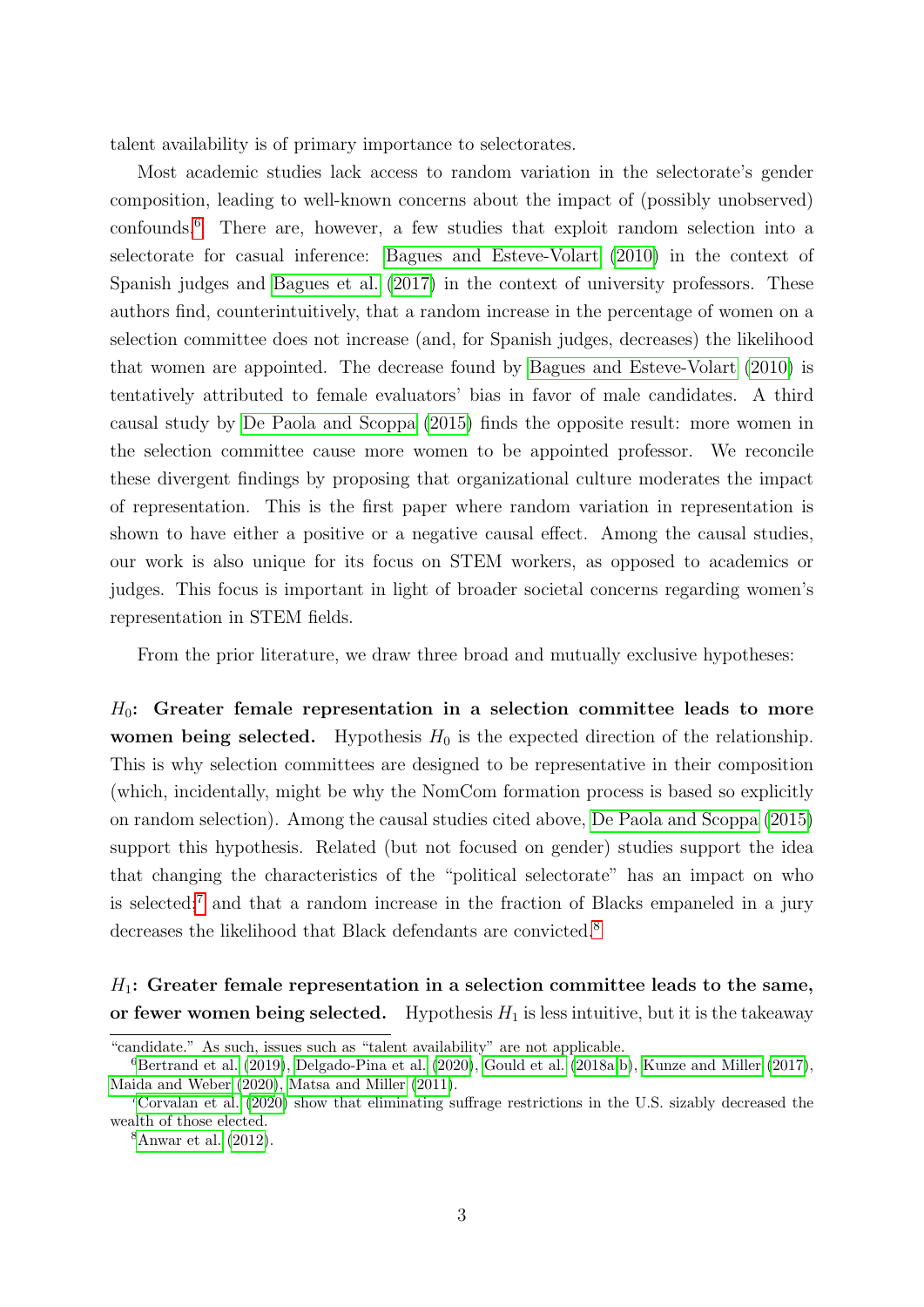from the two largest and most credible studies in the existing literature.<sup>[9](#page-4-0),[10](#page-4-1)</sup> [Bagues and](#page-17-4) [Esteve-Volart](#page-17-4) [\(2010\)](#page-17-4), who find that fewer women are selected, speculate that this effect might either be due to a female "inferiority complex" in regards to men, or to a stronger "rally around the male flag" behavior on the men's part when more women are present in the committee. The authors, however, provide no direct evidence with respect to these proposed mechanisms. An alternative "signaling" hypothesis has that women take the personally costly action of not promoting their peers to signal their commitment to other values, such as technical excellence in the case of the IETF.

 $H_2$ : The relationship between female representation in a selection committee and the gender of selected individuals is moderated by norms (both internal and external to the organization). Hypothesis  $H_2$  holds that for representation to matter, informal norms must be supportive of diversity and inclusion. This theory reconciles the conflicting evidence from prior studies, because it implies that diverse representation in a selectorate may or may not translate into diverse appointments.

### 3. IETF's formal institutions

IETF in general. The IETF is the main forum for internet protocol development. It is responsible for setting internet standards, including well known ones such as HTTP, POP3, and FTP. Put simply, the hardware that makes the internet possible would not work if it deviated from IETF-defined protocols.<sup>[11](#page-4-2)</sup>

The IETF is an open community and anyone can participate. Participants are corporate employees, academics, engineers, and computer scientists. Participants offer input in the setting of standards. They do so by sharing technical information within a working group that, collectively, is responsible for creating a draft specification that may or may not evolve into a new standard. Working groups are organized by topic into broad technical areas (currently seven, including: Routing, Transport, Security, etc.). For example, the HTTP standard was initially developed by the "HTTP working group" which was part of the "Applications and Real-Time" area. Working Groups are chartered to write RFCs (for "Request for Comments") that describe the IETF's technical standards and organizational practices. Each working group must reach a consensus on the contents of an RFC before it is published.

<span id="page-4-0"></span><sup>9</sup>These are [Bagues and Esteve-Volart](#page-17-4) [\(2010\)](#page-17-4) and [Bagues et al.](#page-17-5) [\(2017\)](#page-17-5). The latter is similar to [De Paola](#page-17-6) [and Scoppa](#page-17-6) [\(2015\)](#page-17-6) in that both look at candidates for university posts, but [Bagues et al.](#page-17-5) [\(2017\)](#page-17-5) include 100 times the number of candidates in their sample.

<span id="page-4-1"></span><sup>10</sup>Among the non-causal papers, [Berlinski and Coppenolle](#page-17-0) [\(2014\)](#page-17-0) and [Larcinese](#page-18-0) [\(2014\)](#page-18-0) find no "selectorate effect" in political representation.

<span id="page-4-2"></span><sup>&</sup>lt;sup>11</sup>See Table [A.I](#page-19-0) for notable examples of technological standards developed by the IETF.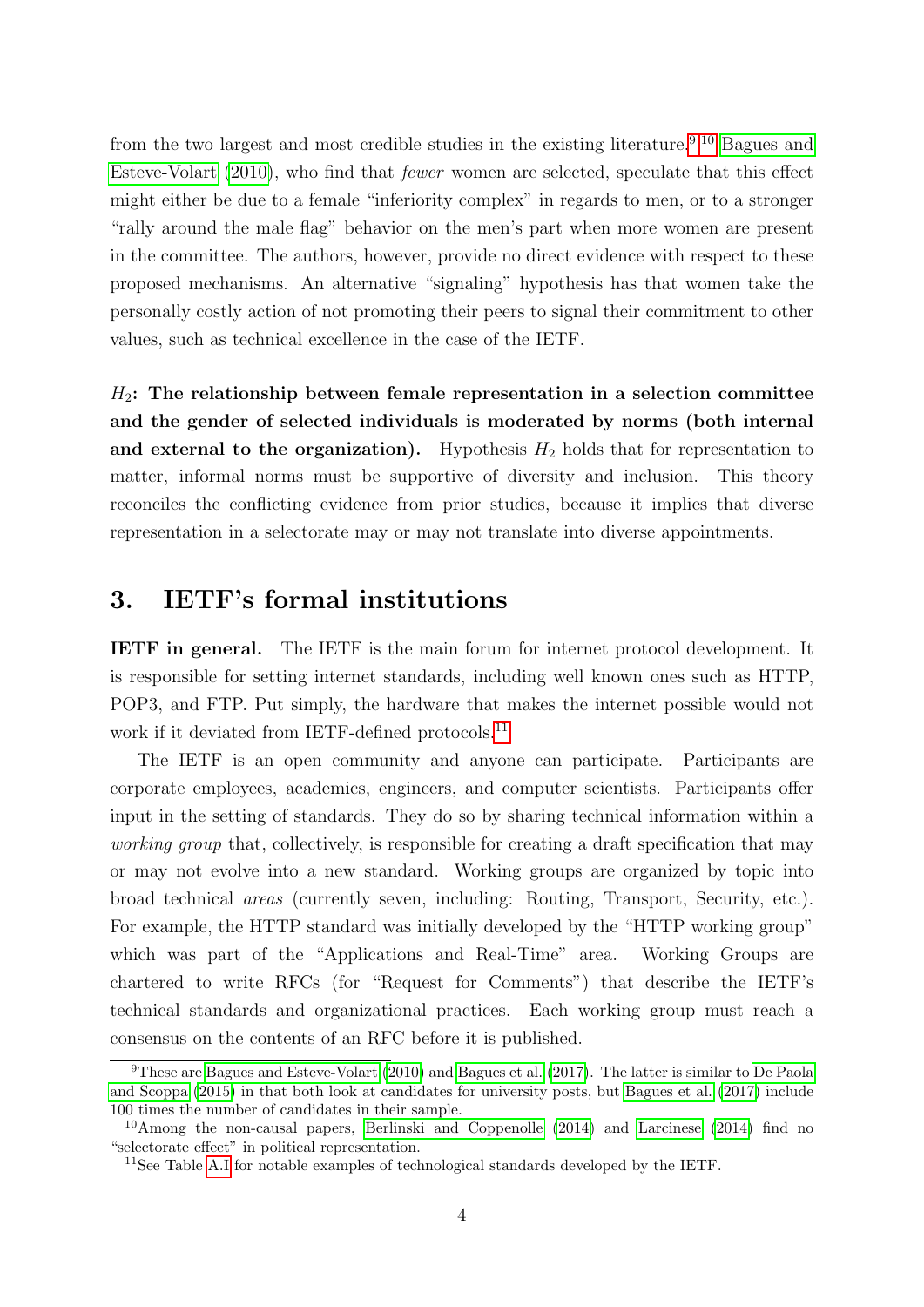Two powerful appointed positions: ADs and IAB members. Every area is headed up by an *area director* (AD). The AD is a technical expert with knowledge broad enough to oversee several working groups in her/his area. The AD is responsible for the productivity of these working groups.[12](#page-5-0) When a working group produces a draft about which the AD is able to create sufficient "community consensus" (including from other ADs), the draft is elevated and tracked to become a standard. The AD can charter new working groups and disband old ones. ADs are appointed for two years. Not surprisingly, ADs are viewed as powerful:

"[M]any people look at the ADs as somewhat godlike creatures."[13](#page-5-1)

IAB members are also powerful. Compared to ADs they are less technical wizards, and more "wise (wo)men." The IAB is composed of twelve members who serve for two years. Their mandate is as follows:

"The IAB is responsible for keeping an eye on the 'big picture' of the Internet. [...] IAB members pay special attention to emerging activities in the IETF. When a new IETF Working Group is proposed, the IAB reviews its charter for architectural consistency and integrity."[14](#page-5-2)

ADs and IAB members are appointed by a nominating committee (colloquially,  $NomCom)$ . We refer to individuals in these two positions as "NomCom appointees."

The selection committee (NomCom). NomCom is composed of a (non-voting) chair and ten members. NomCom's task is to nominate the ADs and the IAB members "based on its understanding of the IETF community's consensus of the qualifications required to fill the open positions."[15](#page-5-3) In practice, NomCom members collect proposals for nominations and feedback from the community and then interview the candidates for the open positions. They then vote to select the appointees using a voting mechanism that is proposed by the chair.[16](#page-5-4) The individuals nominated by NomCom must undergo a review process before being appointed, but the process is pro-forma, so henceforth we will make no distinction between "nominees" and "appointees."<sup>[17](#page-5-5)</sup> NomComs are formed

<span id="page-5-0"></span> $12$ [Huizer and Crocker](#page-18-8) [\(1994,](#page-18-8) p. 17).

<span id="page-5-1"></span> $13$ [Hoffman and Harris](#page-18-9) [\(2006,](#page-18-9) p. 9).

<span id="page-5-2"></span><sup>&</sup>lt;sup>14</sup>[Hoffman and Harris](#page-18-10)  $(2019, \text{ section } 2.2.3)$  $(2019, \text{ section } 2.2.3)$ .

<span id="page-5-3"></span> $^{15}$ [Galvin](#page-17-9) [\(2004,](#page-17-9) p. 7).

<span id="page-5-5"></span><span id="page-5-4"></span><sup>&</sup>lt;sup>16</sup>See [Galvin](#page-17-9) [\(2004,](#page-17-9) p. 17). To our knowledge, the voting mechanisms are not made public.

<sup>&</sup>lt;sup>17</sup>Technically, NomCom only has the power to recommend, not to appoint. Once NomCom has recommended candidates for the open positions, the candidates are reviewed and confirmed by another body. In practice, however, confirmation is a mere formality.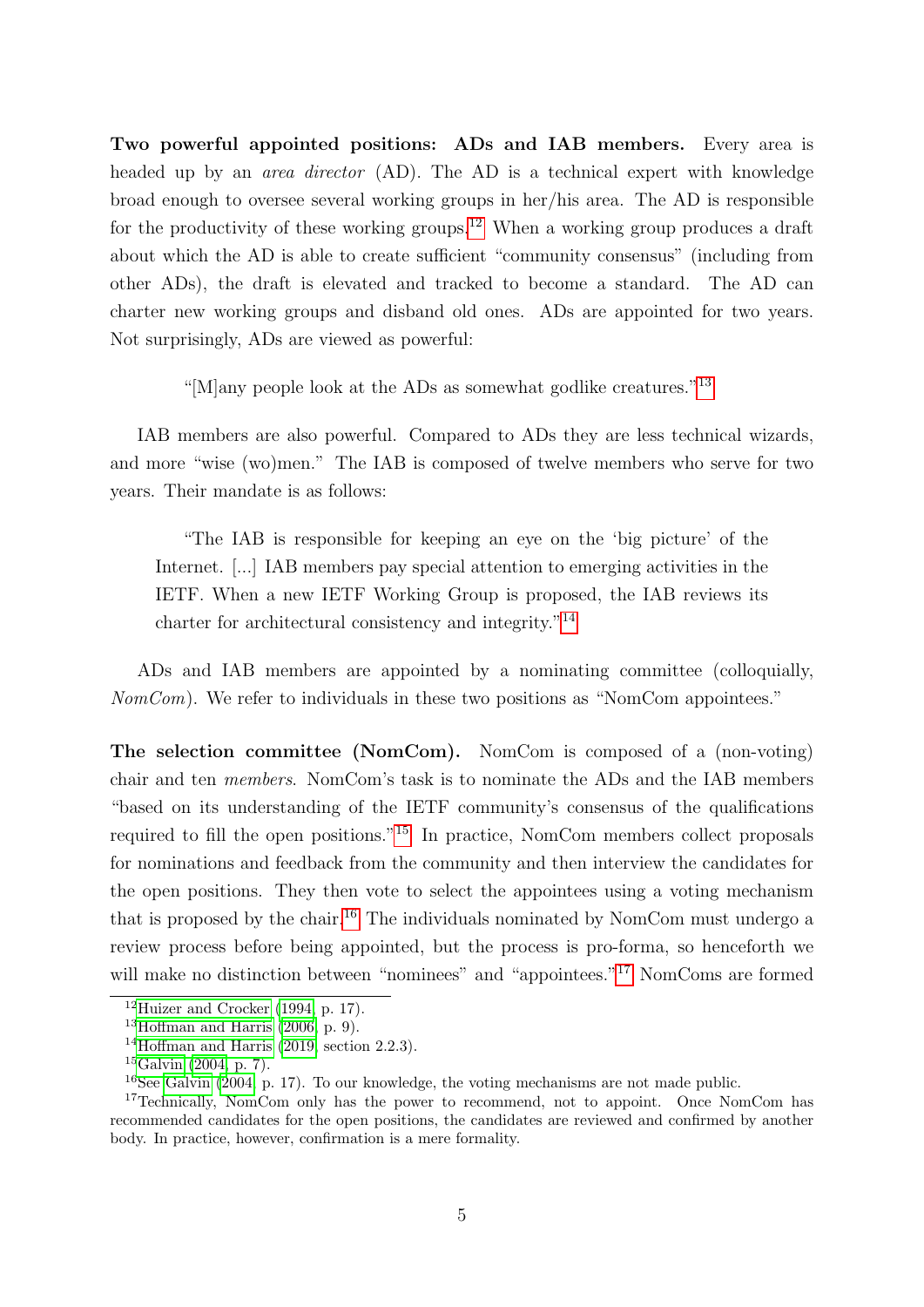in the second half of a given year  $t$  (formation year), and they make appointments in the following year  $t + 1$  (operation year).

NomCom members are simultaneously selected from a volunteer pool and serve for approximately one year. Anyone who has attended at least 3 out of the 5 previous (tri-annual) IETF meetings can volunteer. In 2019, for example, there were 177 volunteers for 10 NomCom positions. Similar to serving as an AD or IAB member, NomCom membership implies a significant time commitment. Volunteering for NomCom signals that an individual and their employer are willing to commit the necessary time.

A random-number generator algorithm is used to draw members from the NomCom volunteer pool.[18](#page-6-0) For example, in 2019 the algorithm ranked volunteers using the outcomes of three public lotteries and a baseball game as "seeds," and the ten top-ranked volunteers (by the random-number generator) became NomCom members.<sup>[19](#page-6-1)</sup> We use this random variation in the selection of NomCom members to estimate the causal impact of gender composition in the selectorate.

## 4. Societal and informal norms change around 2011–12

At a societal level, the issue of gender diversity in STEM disciplines became of acute concern around 2011–12. Figure [1](#page-7-0) illustrates this shift using data from Google searches, plotting the ratio of gender-gap STEM-related searches to all STEM-related searches on a monthly basis from 2004 through 2020.

Concurrently, IETF's ecosystem was also changing, a sentiment expressed by Kathleen Moriarty, a former AD and an IETF leader in diversity issues:

"Many companies were making an internal push for greater diversity, and that was imported to IETF via participants. Other standards consortia were experiencing similar issues."[20](#page-6-2)

Within IETF, meanwhile, things appeared to be at odds with evolving societal attitudes. The NomComs operating in years 2009, 2010, and 2012 did not appoint a

<span id="page-6-1"></span><span id="page-6-0"></span><sup>18</sup>The algorithm is detailed in in RFC 2777 [\(Eastlake, 2004\)](#page-17-10).

<sup>&</sup>lt;sup>19</sup>The actual seeds used in 2019 were the numbers of the EuroMillions Lottery (July 5, 2019), statistics of the Orioles vs. Blue Jays baseball game (July 5, 2019), the numbers of the Ontario Lottery (July 6, 2019), and US Power Ball lottery (July 5, 2019). See [https://datatracker.ietf.org/nomcom/ann/](https://datatracker.ietf.org/nomcom/ann/110997) [110997](https://datatracker.ietf.org/nomcom/ann/110997) (last accessed: February 4, 2021).

<span id="page-6-2"></span><sup>20</sup>Kathleen Moriarty (former AD), personal communication (July 17, 2020). Similarly, Leslie Daigle (former IAB chair), personal communication (June 18, 2020): "Corporatization of IETF may have induced the push for diversity: managers care more about diversity, due to HR policies, than academics."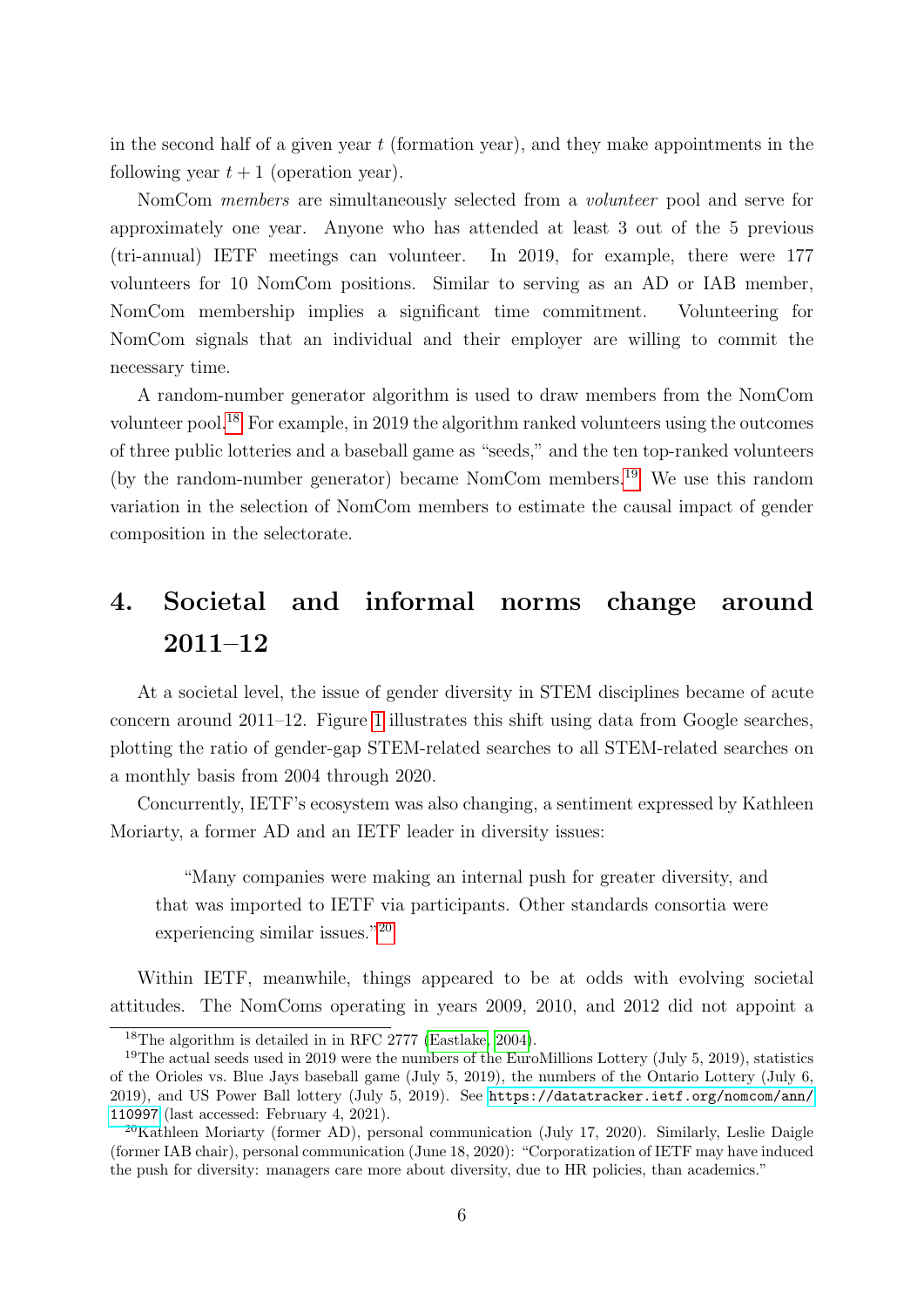<span id="page-7-0"></span>

Figure 1: Societal norms (left panel) and informal norms (right panel) change in calendar year 2011–12. In the left panel, each point corresponds to the monthly ratio of the search-interest value for "gender gap STEM" to the search-interest value of "STEM." The solid line is a 12 month trailing average, and the shaded area covers calendar years 2011–12. Source: Google Trends. In the right panel, the vertical axis is the share of individual emails posted on all IETF mailing lists that contain the term "diversity." The horizontal axis is a calendar year.

single woman. Some inflammatory events in 2011–12 are referred to only obliquely in internal IETF reports that describe a historical culture of "white, male technicians, demonstrating a distinctive and challenging group dynamic."[21](#page-7-1) Finally, in calendar year 2012, an IETF affinity group called "Systers" created an experiment of sorts: they quietly transmitted to the 2013 NomCom a slate of many qualified female candidates for appointment to ADs. NomCom appointed none of them.<sup>[22](#page-7-2)</sup> These events generated a perception that random selection of NomCom members was not working as expected. Specifically, women were not being appointed at a rate commensurate with their presence in the eligible pool.

The earliest institutional response we could trace goes back to 2012, when a "Diversity Design Team" (DDT) was established.<sup>[23](#page-7-3)</sup> In April 2013, the IETF chair wrote a blogpost titled "Diversity" where he announced the creation of the DDT and foreshadowed a mentoring initiative.<sup>[24](#page-7-4)</sup> In the same month, a diversity mailing list was set up to create a forum for discussion. In 2013, the share of emails containing the word "diversity" shot up to an all-time high of 1% of all IETF emails (see Figure [1\)](#page-7-0). Based on this measure, discussion of diversity was already increasing by 2011, and after 2013 it stabilized around

<span id="page-7-1"></span><sup>21</sup>See RFC 7704 [\(Crocker and Clark, 2015\)](#page-17-11) and [https://www.ietf.org/blog/](https://www.ietf.org/blog/ietf-diversity-update) [ietf-diversity-update](https://www.ietf.org/blog/ietf-diversity-update) (last accessed: February 4, 2021).

<span id="page-7-2"></span><sup>&</sup>lt;sup>22</sup>Our data confirm that no female AD, and only one female IAB member unconnected with the Systers experiment, was appointed in 2013. The experiment was later spotlighted by the online publication Vice.com as "a pretty clear case of systemic bias" [\(Turk, 2015\)](#page-18-11).

<span id="page-7-3"></span><sup>&</sup>lt;sup>23</sup>[Moriarty and Arkko](#page-18-12) [\(2015\)](#page-18-12) write: "In 2012, when these behavior and diversity issues were glaringly apparent to the IETF, Jari Arkko worked with others to establish a 'Diversity Design Team'." Jari Arkko was an AD in 2012, and later became chair of IETF.

<span id="page-7-4"></span><sup>24</sup>[Arkko](#page-17-12) [\(2013\)](#page-17-12). [Moriarty and Arkko](#page-18-12) [\(2015\)](#page-18-12) report that the mentoring program was later established. The program sought to assist newcomers, who are more likely to be female relative to legacy members.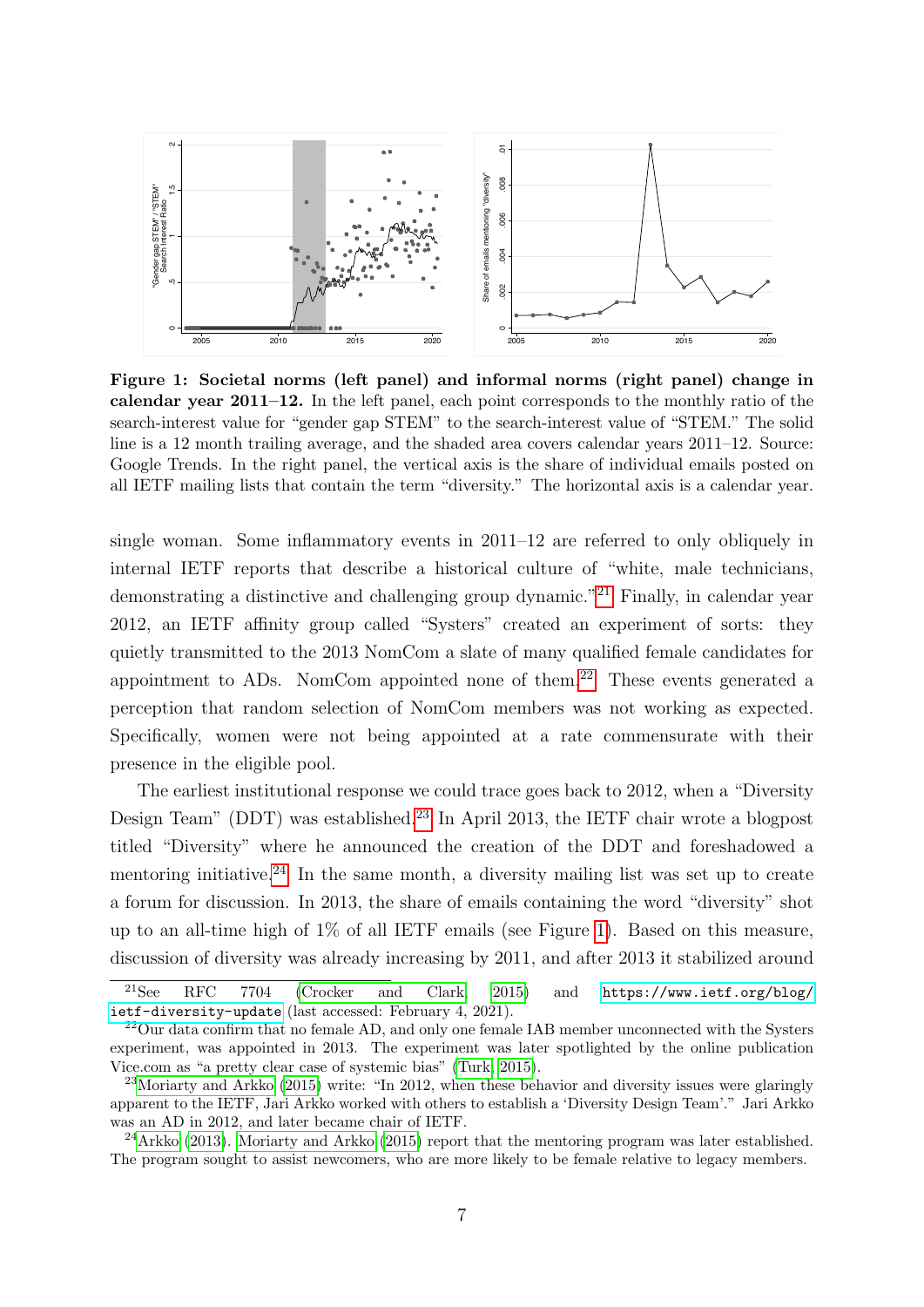0.2% of all IETF emails (more than twice the pre-2010 average).

The DDT reported out in an IETF plenary session in July 2013 and recommended, among other changes, that a code of conduct be adopted and that more diverse ADs and working group chairs be selected.<sup>[25](#page-8-0)</sup> In November 2013, the ADs collectively posted a statement titled "IETF Anti-Harassment Policy."[26](#page-8-1) In early 2014, two draft RFCs were posted: one proposing anti-harassment procedures,  $27$  the other discussing practical ways to boost diverse participation in IETF.<sup>[28](#page-8-3)</sup> Finally, the 2014 NomCom chair adopted "equitable" as opposed to "rapid" shortlisting procedures, and inclusive interviewing for her NomCom only.<sup>[29](#page-8-4)</sup> The changes worked. By 2015, Moriarty was able to report:

"In short, I think we've come a long way since 2012. We do have more work to do and still have some issues, but there is a very quick and open dialog that typically follows any occurrence of inappropriate conduct now."[30](#page-8-5)

This section described the triggers, both societal and internal to IETF, that made gender diversity a hot topic within IETF, and how IETF responded. The story is that society changed, and the IETF found that its formal institutions of representation (NomCom) did not deliver the desired effect. Change was imperative. The change in IETF was promoted from the top and, critically for our interpretation, it was not a change to the formal mechanism and procedures of NomCom but, rather, a push to adopt more inclusive informal norms and attitudes. In the rest of the paper, we show that these changes successfully activated the formal institution of representation to work as intended.

#### 5. Data description

For every calendar year between 2005 and 2020, we collected data including the name of each IETF meeting attendee, NomCom volunteer, NomCom member, and appointee

<span id="page-8-0"></span><sup>25</sup>The DDT's agenda is available at [https://www.ietf.org/proceedings/87/slides/](https://www.ietf.org/proceedings/87/slides/slides-87-iesg-opsplenary-8.pdf) [slides-87-iesg-opsplenary-8.pdf](https://www.ietf.org/proceedings/87/slides/slides-87-iesg-opsplenary-8.pdf) (last accessed: March 25, 2021).

<span id="page-8-1"></span><sup>26</sup>See <https://www.ietf.org/about/groups/iesg/statements/anti-harassment-policy>, posted on November 3, 2013 (last accessed: February 4, 2021).

<span id="page-8-2"></span><sup>&</sup>lt;sup>27</sup>The first draft of RFC 7776 [\(Resnick and Farrel, 2016\)](#page-18-13) was published in February 2014. The final version was published in March 2016.

<span id="page-8-3"></span><sup>28</sup>The first draft of RFC 7704 [\(Crocker and Clark, 2015\)](#page-17-11) was published in March 2014. The final version was published in November 2015.

<span id="page-8-4"></span> $^{29}$ Allison Mankin, personal communication (August 7, 2020). We do not include these changes in NomCom's nomination procedure as part of our proposed mechanism and, indeed, regard them as a potential confounder of the "cultural change" channel. Thus, although 2014 happens to be a "peak female" appointment year (see Figure [2\)](#page-9-0), we conduct several tests to ensure that our main findings are not an artifact of that year's outcomes.

<span id="page-8-5"></span> $30$ [Turk](#page-18-11) [\(2015\)](#page-18-11).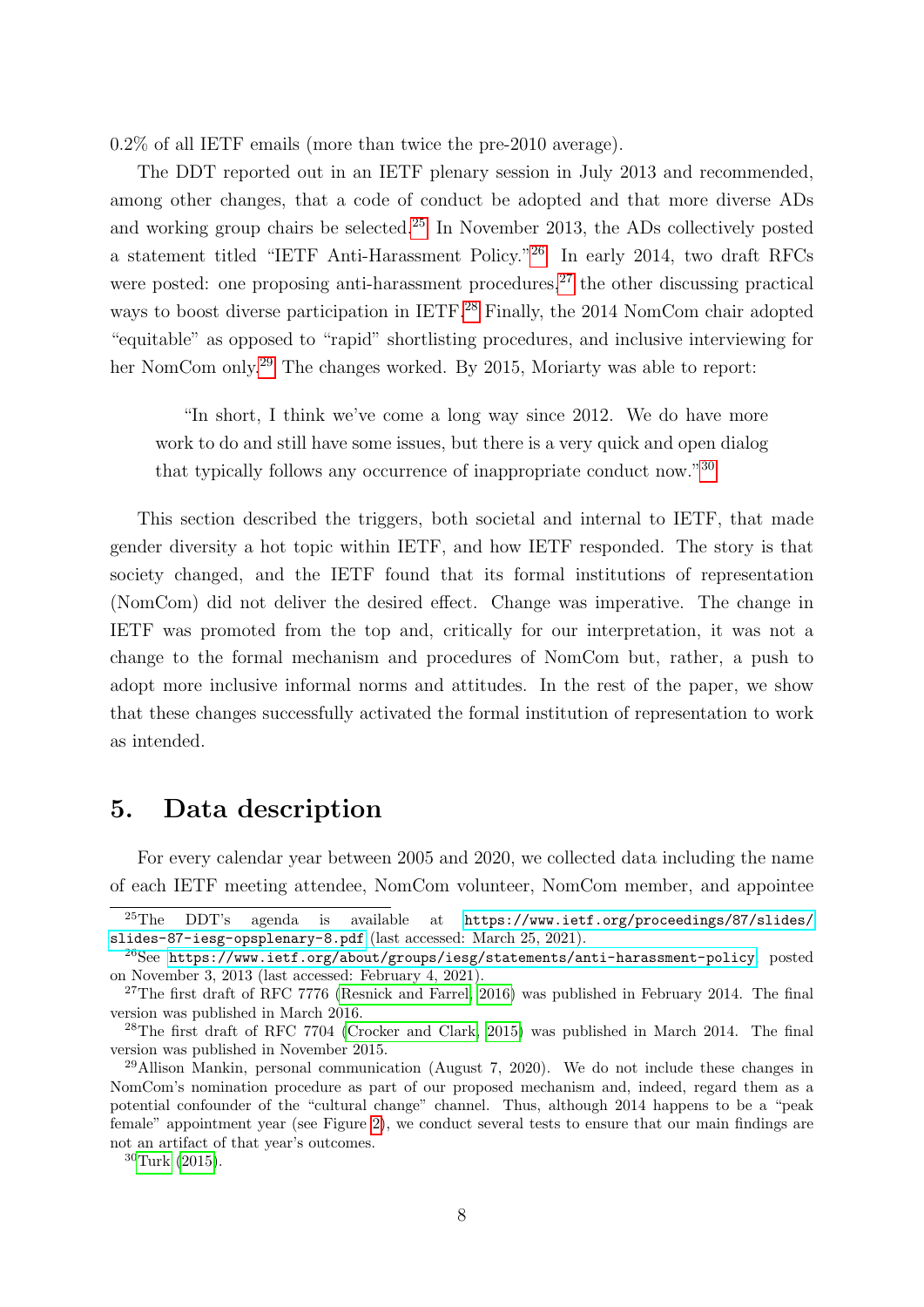(IAB member or AD).<sup>[31](#page-9-1)</sup> Gender was not recorded and so had to be imputed. To minimize subjective judgment calls, we used a script called "*genderizeR*" that assigns a probability to each name.<sup>[32](#page-9-2)</sup> This approach measures how appointees are perceived by others, which may differ from how they self-identify or from their assigned sex at birth. The data contain 13 appointments per year, on average, and each NomCom has ten members, with the number of female members varying between zero and two.<sup>[33](#page-9-3)</sup> We construct two samples for analysis. The first sample consists of all NomCom appointees  $(N = 209)$ . The second sample contains one observation for each IETF participant-year  $(N = 307,210)$ , where a participant is anyone who has attended an IETF meeting, authored a draft specification, or emailed an IETF listserv.

This paper asks whether female representation in NomCom causes more female appointees, and Figure [2](#page-9-0) illustrates our main result. The left panel of Figure [2](#page-9-0) shows that the share of female appointees declined prior to the shift in informal norms, actually reaching zero in 2009, 2010, and 2012, before increasing sharply thereafter. The right panel of Figure [2](#page-9-0) shows the relationship between female NomCom representation and female appointment rates: decreasing before 2012 and increasing afterwards.

<span id="page-9-0"></span>

Figure 2: Before 2012, greater female representation in NomCom did not translate in more women appointed; after 2012 norm shift, it did. In the left panel, the horizontal axis is NomCom year, which coincides with the calendar year in which a given NomCom makes appointments. The vertical axis is the share of women among all appointees in a given year. In the right panel, horizontal axes depict female representation in a NomCom. Vertical axes depict the share of appointments by that NomCom that are female. The straight lines are best linear fits. The slopes have opposite signs before and after calendar year 2012, suggesting a different direction in the relationship before and after 2012.

<span id="page-9-1"></span>Neither figure adjusts for the number of women at risk of appointment. If each

<sup>&</sup>lt;sup>31</sup>The information was downloaded from IETF's website <https://ietf.org>. We drop the years 2003 and 2004 because information on volunteers is incomplete.

<span id="page-9-2"></span><sup>32</sup>The "genderizeR" script is described in [Wais](#page-18-14) [\(2016\)](#page-18-14). We corroborated the results using "he/she" statements and profile pictures on the bio pages of NomCom volunteers, NomCom members, and appointees.

<span id="page-9-3"></span><sup>33</sup>Summary statistics for NomCom members and volunteers are in Table [A.II.](#page-20-0)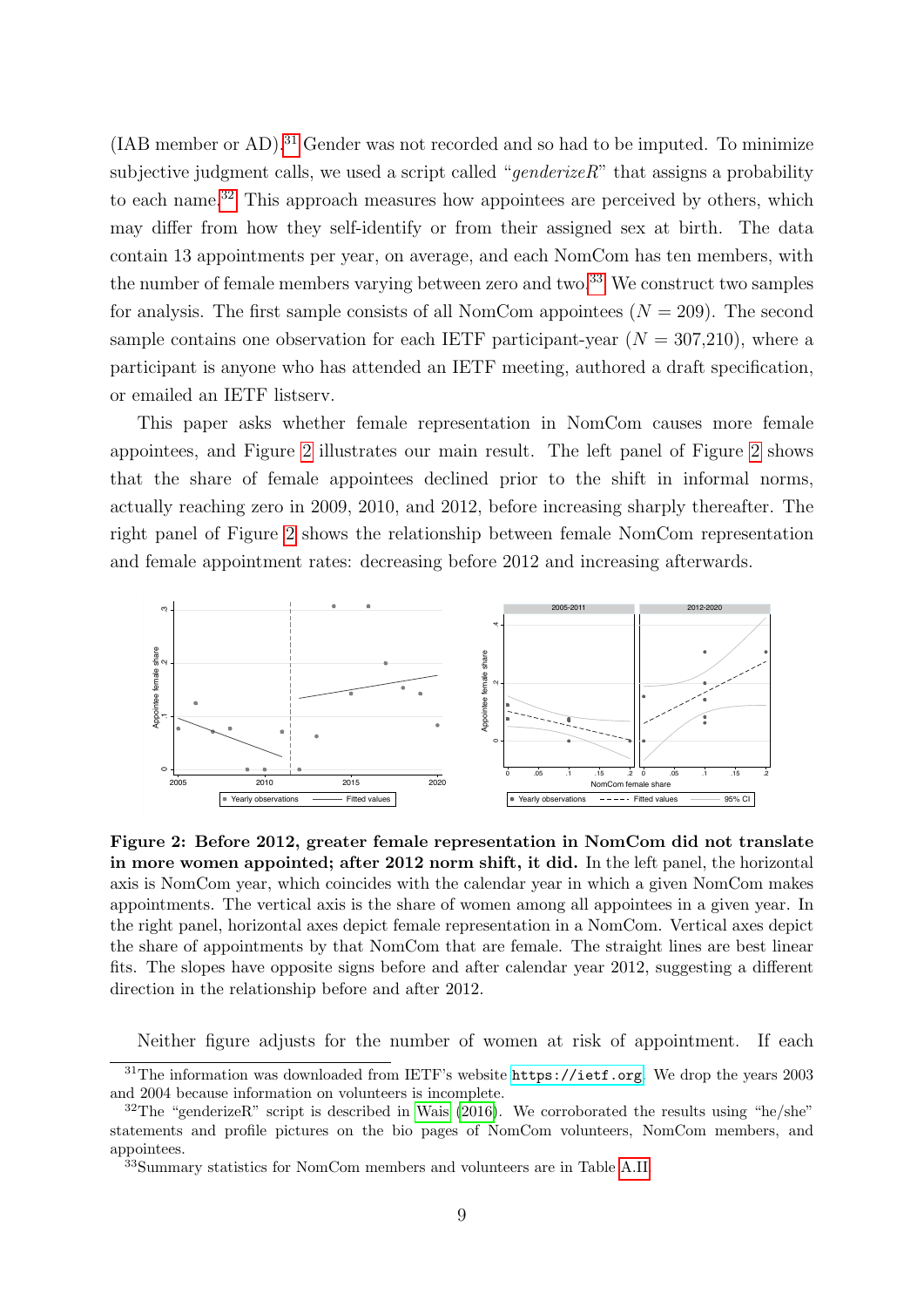NomCom draws from a large pool of well-qualified male and female candidates, as suggested by the Systers' 2012 experiment, one might reasonably assume that no adjustment is necessary. On the other hand, we might want to control for the relative quality of male and female "appointables" given that female IETF participation has increased over time (albeit, not very quickly).<sup>[34](#page-10-0)</sup> The next sections present statistical evidence supporting the hypothesis that informal norms are required to activate the effects of representation.

# 6. Female representation in NomCom causes a decrease in female appointments before the 2012 norm shift, and an increase thereafter

Our first set of regressions takes the IESG/IAB appointee as the unit-of-analysis. The outcome variable is an indicator variable that equals one if the appointee is coded as female and zero otherwise. The key explanatory variables are the share of female NomCom members and an indicator for years 2012 and later, where the latter serves as a proxy for the change in informal norms. Our model is specified as:

<span id="page-10-3"></span>
$$
Female_{it} = \alpha + Pre_t \cdot (\beta_{pre} \, NomComp_t + \gamma_{pre} \, X_t) +
$$
\n
$$
Post_t \cdot (\beta_{post} \, NomComp_t + \gamma_{post} \, X_t) + \epsilon_{it}, \tag{1}
$$

where  $Female_{it}$  codes the gender of the person i appointed in year t;  $NomComp_t$  is the share of women in the NomCom that operates in year t (which was formed at  $t-1$ ); Pret and  $Post<sub>t</sub>$  are indicators for the period before and after the 2012 norm shift;  $X<sub>t</sub>$  measures the share of females in the population at-risk of appointment; and  $\epsilon_{it}$  is an econometric error term. We set  $Female_{it}$  equal to one whenever *genderizeR* returns a probability greater than  $75\%$  that person i's name is associated with a woman.<sup>[35](#page-10-1)</sup>

Because the shortlists created by each NomCom are confidential, we cannot observe how many women are considered in each year. Instead, we set  $X_t$  equal to the share of females in the NomCom volunteer pool.<sup>[36](#page-10-2)</sup> In addition to serving as a proxy for the pool

<span id="page-10-0"></span><sup>&</sup>lt;sup>34</sup>See Appendix Table [A.XI,](#page-29-0) along with Figures [A.2](#page-31-0) and [A.3,](#page-32-0) showing that female participation in IETF and the share of women in the pool of NomCom volunteers increased between 2005 and 2020.

<span id="page-10-1"></span><sup>35</sup>The results are robust to varying this threshold. At the 75% cutoff, about 89% of NomCom volunteers and 92% of NomCom members could be assigned a gender. The rest are excluded from the sample. However, we report the results of regressions obtained using the raw probabilities from  $\mathfrak{g}$ enderizeR to impute the sex of individuals (see Tables [A.IV](#page-22-0) and [A.VIII\)](#page-26-0).

<span id="page-10-2"></span><sup>36</sup>We choose the year in which NomCom was formed, as opposed to the year in which it made appointments, because most appointments are made early in the calendar year, before volunteers for the next NomCom are solicited.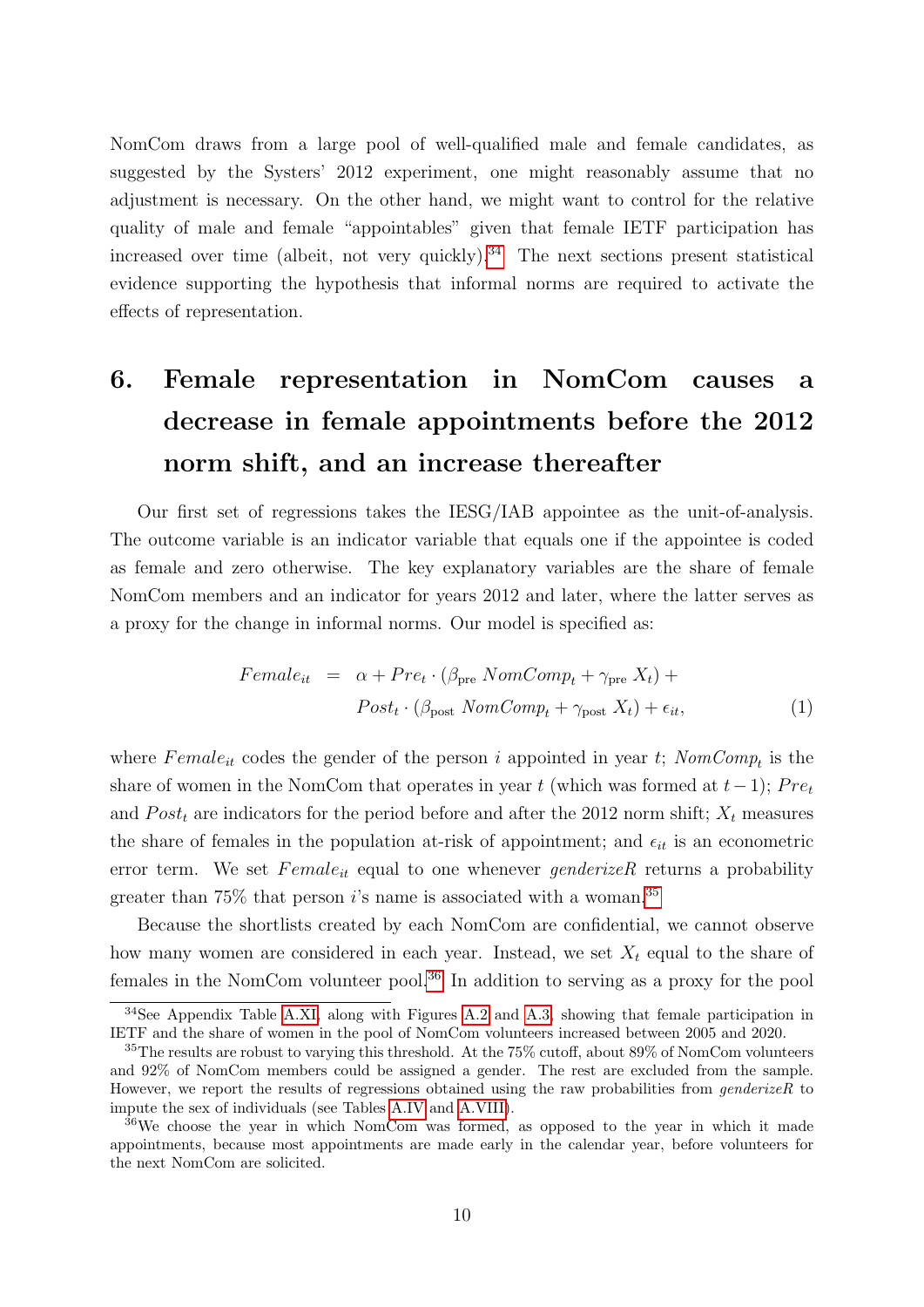of appointable women, this guarantees that  $NomComp_t$  is uncorrelated with  $\epsilon_{it}$ , because of the random selection process (i.e., each NomCom is formed by a random draw from a population with a fraction  $X_t$  of women).

We estimate Equation [\(1\)](#page-10-3) by ordinary least squares regression, and cluster standard errors at the year level because outcomes may not be independent within a NomCom year.<sup>[37](#page-11-0)</sup> The coefficients of interest are the  $\beta$ 's, which measure the relationship between female NomCom representation and the probability of female IESG/IAB appointees before and after the shift in informal norms. Estimates are reported in Table [I.](#page-11-1)

<span id="page-11-1"></span>

| Specification                       | <b>OLS</b>       |               |                           |             |  |
|-------------------------------------|------------------|---------------|---------------------------|-------------|--|
| Unit of Analysis                    | NomCom Appointee |               |                           |             |  |
| Outcome Variable                    |                  |               | $1$ [Appointee is Female] |             |  |
|                                     | (1)              | (2)           | (3)                       | (4)         |  |
|                                     |                  |               |                           |             |  |
| $Pre \times NomCom$ Female Share    | 0.39             | $-0.50$       | $-0.62$                   | $-0.24$     |  |
|                                     | [0.47]           | $[0.15]$ ***  | $[0.19]$ ***              | [0.21]      |  |
| Post $\times$ NomCom Female Share   |                  | 1.08          | 1.19                      | 0.99        |  |
|                                     |                  | $[0.38]^{**}$ | $[0.24]$ ***              | $[0.35]$ ** |  |
|                                     |                  |               |                           |             |  |
| $Pre \times$ Volunteer Female Share | 0.58             |               | 0.84                      | $-0.70$     |  |
|                                     | [1.06]           |               | [0.56]                    | [0.77]      |  |
| $Post \times Volume$                |                  |               | $-2.07$                   | $-1.76$     |  |
|                                     |                  |               | $[1.11]*$                 | $[1.37]$    |  |
|                                     |                  |               |                           |             |  |
| Post                                |                  | $-0.04$       | 0.20                      | 0.13        |  |
|                                     |                  | [0.05]        | [0.11]                    | [0.12]      |  |
|                                     |                  |               |                           |             |  |
| N                                   | 209              | 209           | 209                       | 209         |  |
| R-squared                           | 0.01             | 0.04          | 0.05                      | 0.05        |  |

Table I: Effect of NomCom gender composition on appointee gender is negative before the 2012 informal norm shift, positive thereafter. In all columns,  $Female_{it}$  is 1 if probability that appointee i is female exceeds 75%, and  $NomComp_t$  (resp.,  $X_t$ ) is the average of the "female dummies" among NomCom members (resp., volunteers).  $Post<sub>t</sub> = 1$ [Year  $\geq 2012$ ] for models (1) to (3); and  $1$ [Year  $\geq$  2013] for model (4). Stars indicate significance at \*10%, \*\*5% and \*\*\*1% level. Standard errors clustered by year.

Model (1) fixes  $\beta_{pre} = \beta_{post}$  and  $\gamma_{pre} = \gamma_{post}$  in order to estimate a single NomCom representation effect for the entire study-period. The point estimate for  $\beta$  is positive and implies that adding one female to NomCom (a 10 percent increase) is associated with a 3.9 percentage point increase in female appointments. But the relationship is not statistically significant at conventional levels. This null result is summarized in the title

<span id="page-11-0"></span><sup>&</sup>lt;sup>37</sup>OLS estimates provide an easy to interpret summary of the conditional probabilities, and are generally quite close to the average marginal effects from a logistic regression (see Tables [A.V](#page-23-0) and [A.IX\)](#page-27-0). The results are robust to using alternative specifications (i.e. logit) more commonly applied to binary outcomes.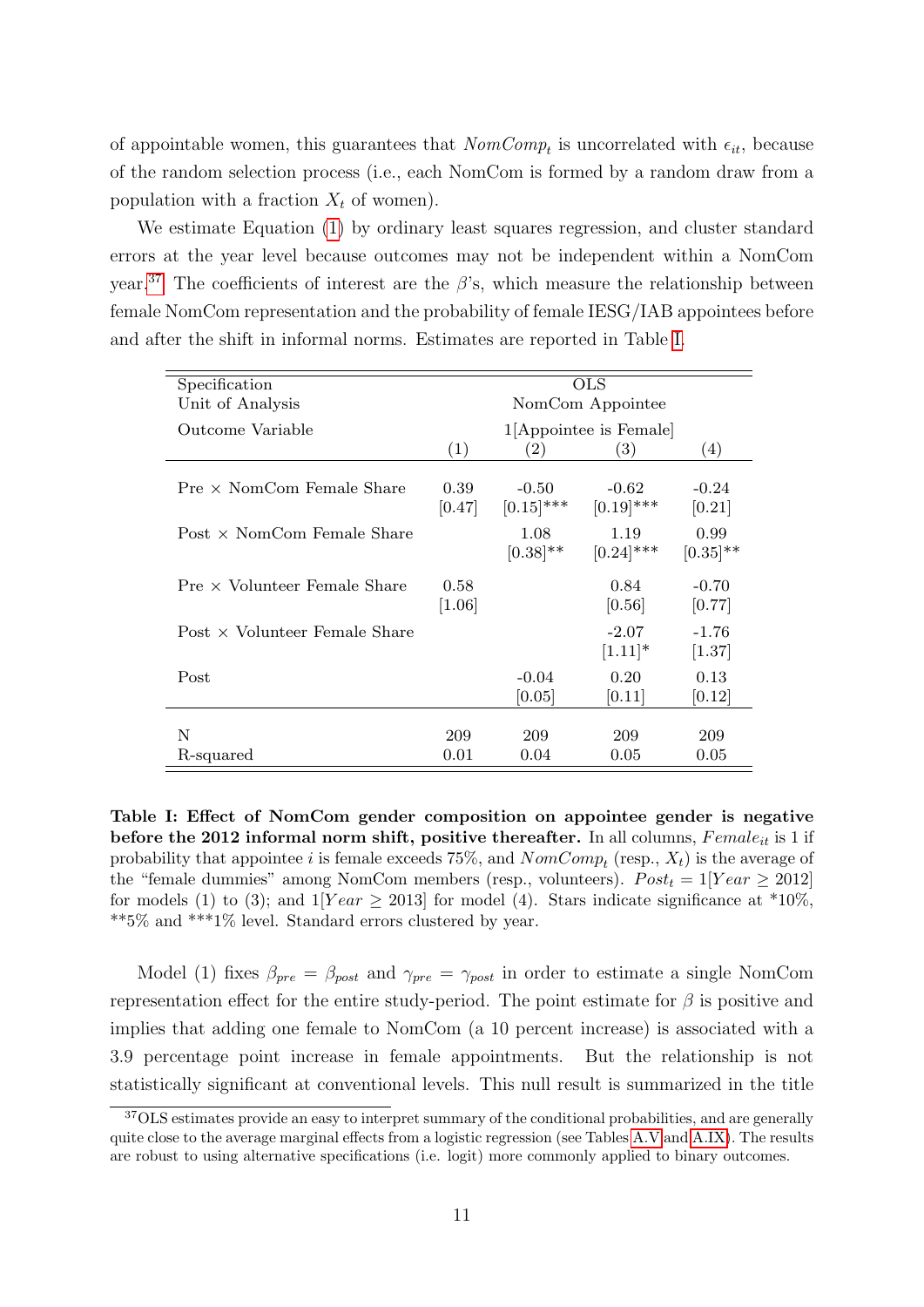of the paper: representation is not sufficient for selecting gender diversity. Model (2) estimates the pre- and post-period  $\beta$ 's without any controls (making it directly comparable to the right panel of Figure [2\)](#page-9-0). The results show that  $\hat{\beta}_{pre} < 0 < \hat{\beta}_{post}$  with both inequalities statistically significant: the correlation between female NomCom representation and female appointments is negative before 2012, and positive after.

Model (3) adds the share of women in the volunteer pool as a control. Based on these estimates, the causal effect of adding a woman to NomCom *after* the shift in informal norms is an 11.9 percentage point increase in female IAB/IESG appointments, compared to a 6.2 percentage point decrease beforehand.<sup>[38](#page-12-0)</sup> This is our preferred specification, and it provides strong evidence in support of H2. While the coefficients on the share of volunteers in model (3) are not statistically different from zero, the point estimate for  $\gamma_{\text{post}}$  is negative. Because the share of female volunteers declines after NomCom 2011 (see Figure [A.2\)](#page-31-0), this indicates that the number of female appointees grew even while the share of "female appointables" declined, providing additional support for our regime change assumption.

Model (4) in Table [I](#page-11-1) re-defines the variables  $Pre_t$  and  $Post_t$ , so that 2013 – the NomCom of the Systers' experiment – is included in the pre-period. Although the basic pattern of results does not change, we no longer find the negative impact of female NomCom representation in the pre-period is statistically significant. Additional robustness checks are in the Appendix.[39](#page-12-1)

#### 7. Alternative mechanisms

**Pipeline.** One critique of the estimates in Table [I](#page-11-1) is that  $X_t$  is a very coarse measure of the relative quality of female IETF participants. This might be a concern if the availability of qualified female candidates increased over time. To address this issue, we estimate a second set of models that include individual-level measures of IETF engagement and leadership. For this analysis, we turn to the larger sample of all IETF participant-years, where each individual enters the panel in the first year they are observed in any IETF

<span id="page-12-0"></span><sup>&</sup>lt;sup>38</sup>We obtain very similar estimates from models where we constrain  $\beta_j = \gamma_j$  for  $j \in \{pre, post\}$ , which is equivalent to using the de-trended explanatory variable ∆Female ≡ NomCom Female Share − Volunteer Female Share. See Appendix Table [A.VI.](#page-24-0)

<span id="page-12-1"></span><sup>&</sup>lt;sup>39</sup>Tables [A.III](#page-21-0) and [A.VII](#page-25-0) show that the results are robust to excluding IAB appointments. This is a useful check because, based on our conversations with IETF former ADs, IAB members are often treated by NomCom as a slate, as opposed to the ADs who are voted on position-by-position.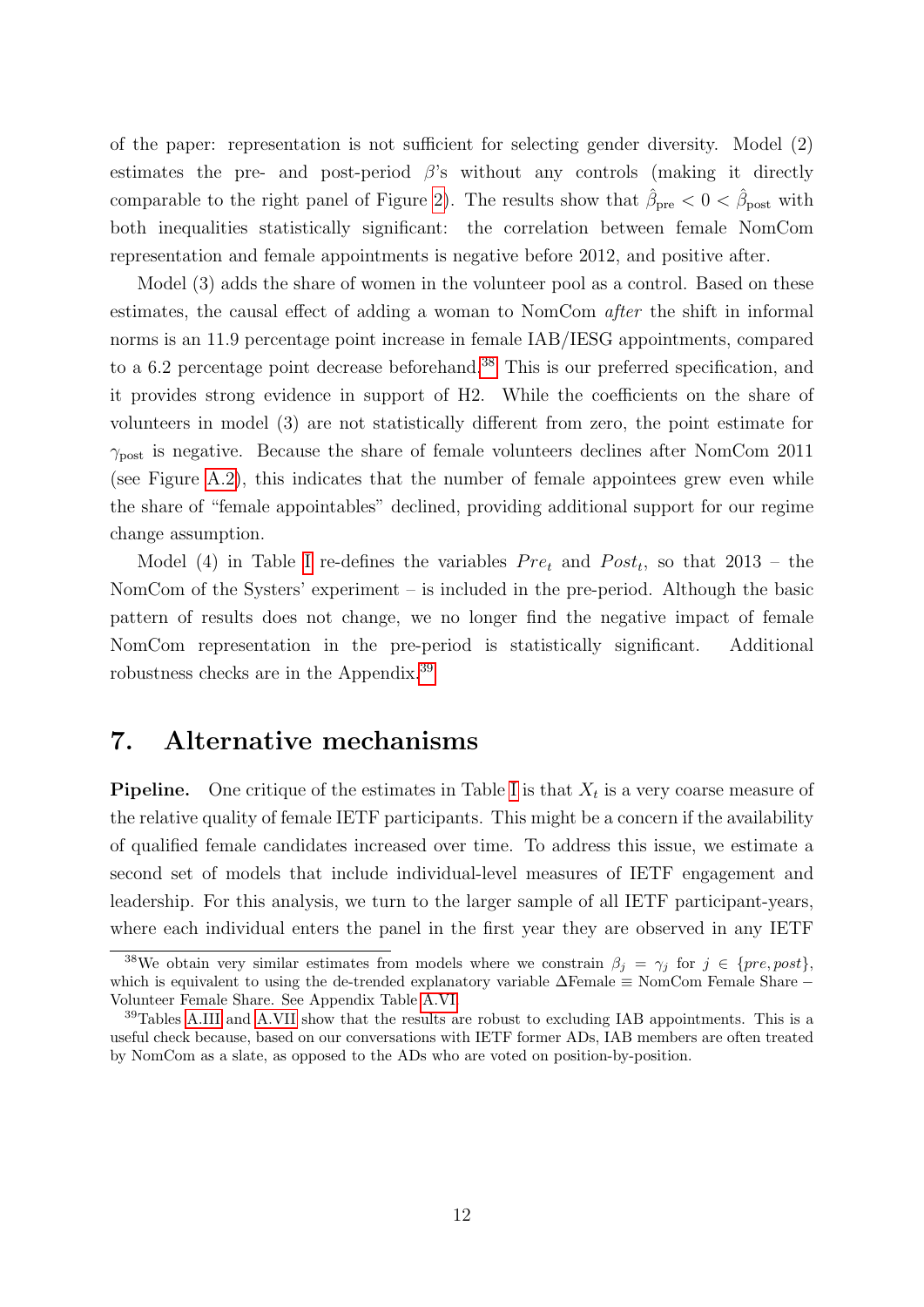dataset. Our model is specified as:

<span id="page-13-0"></span>
$$
Appointed_{it} = \alpha + Pre_t \cdot (\beta_{\text{pre}} \, NomComp_t \cdot Female_i + \gamma_{\text{pre}} \, Female_i) +
$$
\n
$$
Post_t \cdot (\beta_{\text{post}} \, NomComp_t \cdot Female_i + \gamma_{\text{post}} \, Female_i) +
$$
\n
$$
\theta \, Quality_{it} + \lambda_t + \epsilon_{it}, \tag{2}
$$

where the outcome  $Appointed_{it}$  is an indicator equal to 100 if person i is appointed to IESG or IAB in year t and zero otherwise. The variables  $Pre_t$ ,  $Post_t$ , and  $NomComp_t$  are defined above, and  $Female_i$  is an indicator equal to one if  $genderizeR$  assigns a 75% or greater probability that a name is female. The vector  $Quality_{it}$  contains several measures of individual IETF engagement and leadership described below, and  $\lambda_t$  is a vector of calendar-year effects.

Equation [\(2\)](#page-13-0) is a triple-differences specification where the main effects of  $NomComp_t$ ,  $Pre_t$ , and  $Post_t$ , along with all of their two-way interactions, are absorbed by the calendar-year fixed effects. Once again, the coefficients of interest are  $\beta_{pre}$  and  $\beta_{\text{post}}$ , which measure the association between female NomCom representation and the probability that a woman is appointed to IESG or IAB before and after the shift in norms. Estimates are reported in Table [II.](#page-14-0)

Models (1) and (2) parallel the first two columns of Table [I.](#page-11-1) Without accounting for the regime change, we estimate a positive and statistically insignificant relationship between female representation and female appointments. After accounting for the norm shift, we obtain  $\hat{\beta}_{pre} < 0 < \hat{\beta}_{post}$  with both inequalities statistically significant. Model (3) adds the stock of published RFCs, the number of emails sent to IETF listservs, and the number of IETF meetings attended by individual  $i$  as controls.<sup>[40](#page-13-1)</sup> Each of these proxies for individual IETF engagement is highly statistically significant, but collectively they produce no measurable change in the parameters of interest. Model (4) adds the control variable Incumbent<sub>it</sub>, which equals one if individual i served as an AD or IAB member in any year prior to  $t$ , along with a set of dummies indicating how many times individual i has previously served as a WG chair (top-coded at four). Adding these proxies for IETF leadership substantially increases the overall model R-squared, and produces large changes in the coefficient estimates for the other measures of individual IETF engagement. It does not, however, change the estimates of  $\beta_{\text{pre}}$  or  $\beta_{\text{post}}$ . Finally, model (5) redefines  $Pre<sub>t</sub>$  and  $Post<sub>t</sub>$  by assuming the shift in norms occurs one year later, retaining all of the individual controls, and obtains estimates very similar to model (4) in Table [I.](#page-11-1)

Overall, the regression analyses confirm the visual pattern in Figure [2](#page-9-0) (right panel):

<span id="page-13-1"></span><sup>&</sup>lt;sup>40</sup>Because all of these variables are highly skewed, we take natural logs (after adding one) before including them as regressors.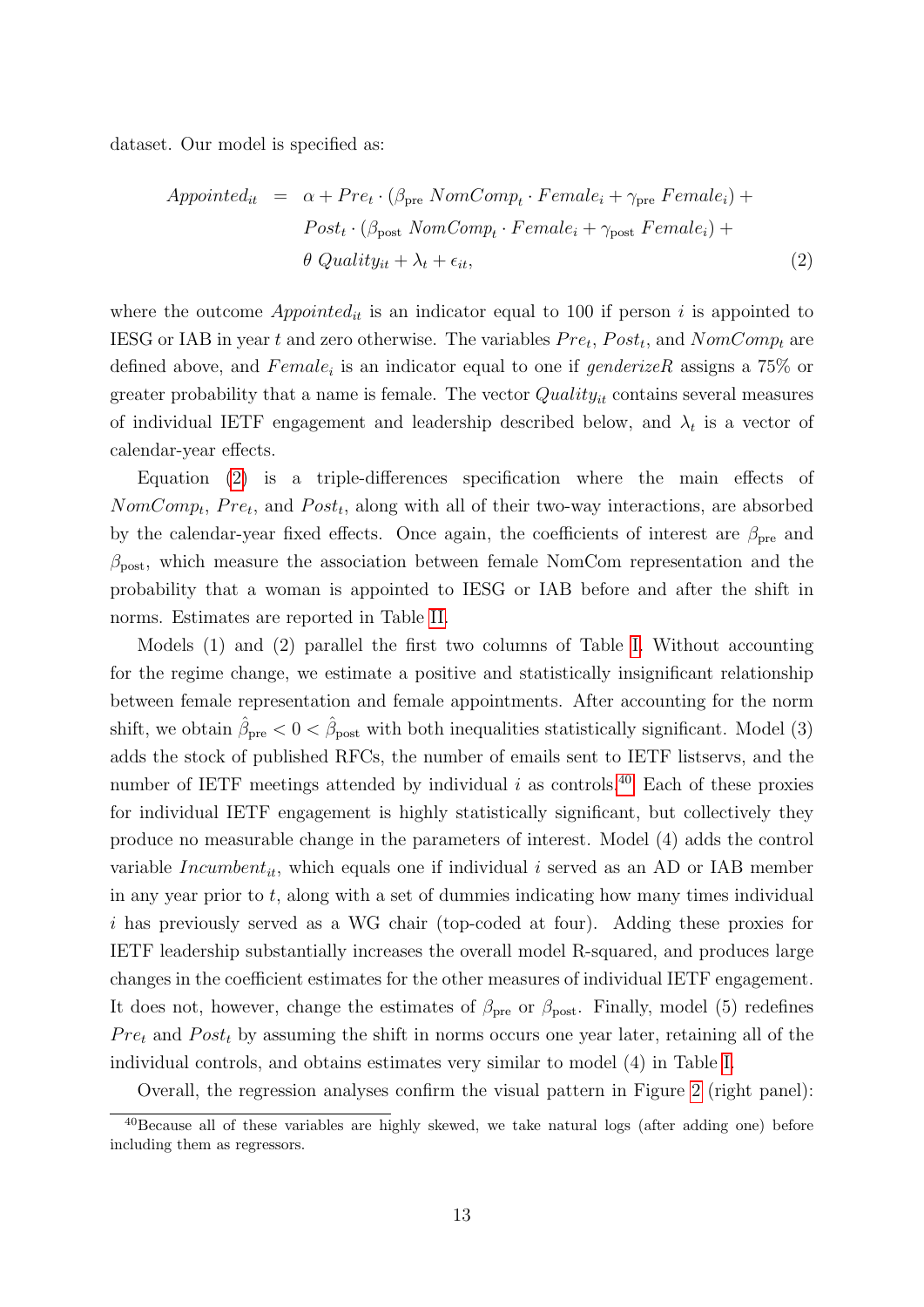<span id="page-14-0"></span>

| Specification                              | $\overline{\text{OLS}}$ |                          |                              |                                          |                       |  |  |
|--------------------------------------------|-------------------------|--------------------------|------------------------------|------------------------------------------|-----------------------|--|--|
| Unit of Analysis                           |                         |                          | <b>IETF</b> Participant-Year |                                          |                       |  |  |
| Outcome Variable                           |                         |                          |                              | 1[Appointed to IESG or IAB] $\times$ 100 |                       |  |  |
|                                            | (1)                     | (2)                      | (3)                          | (4)                                      | (5)                   |  |  |
| $Pre \times Female \times NomCom$ Share    | 0.30<br>[0.30]          | $-0.29$<br>$[0.14]^{**}$ | $-0.26$<br>$[0.13]*$         | $-0.22$<br>$[0.11]*$                     | $-0.06$<br>[0.15]     |  |  |
| Post $\times$ Female $\times$ NomCom Share |                         | 0.71<br>$[0.26]^{**}$    | 0.71<br>$[0.27]^{**}$        | 0.72<br>$[0.21]$ ***                     | 0.57<br>$[0.20]^{**}$ |  |  |
| $Pre \times Female$                        | $-0.01$<br>[0.03]       | $-0.00$<br>[0.02]        | 0.02<br>[0.02]               | 0.01<br>[0.02]                           | $-0.02$<br>[0.02]     |  |  |
| Post $\times$ Female                       |                         | $-0.03$<br>[0.03]        | 0.01<br>[0.03]               | $-0.02$<br>[0.03]                        | $-0.00$<br>[0.03]     |  |  |
| $ln(1+RFCs)$                               |                         |                          | 0.39<br>$[0.05]$ ***         | 0.05<br>[0.04]                           | 0.05<br>[0.04]        |  |  |
| $ln(1 + Emails)$                           |                         |                          | 0.07<br>$[0.01]$ ***         | 0.02<br>$[0.01]$ **                      | 0.02<br>$[0.01]^{**}$ |  |  |
| $ln(1+Meetings)$                           |                         |                          | 0.07<br>$[0.01]$ ***         | 0.03<br>$[0.01]$ ***                     | 0.03<br>$[0.01]$ ***  |  |  |
| Incumbent                                  |                         |                          |                              | 0.58<br>$[0.08]$ ***                     | 0.58<br>$[0.08]$ ***  |  |  |
| WG Chair Experience Effects                |                         |                          |                              | ✓                                        | ✓                     |  |  |
| Year Fixed Effects                         |                         |                          |                              | ✓                                        | ✓                     |  |  |
| N<br>R-squared                             | 307,210<br>0.00         | 307,210<br>0.00          | 307,210<br>0.01              | 307,210<br>0.04                          | 307,210<br>0.04       |  |  |

Table II: Effect of NomCom gender composition on appointments controlling for **individual experience.** In all columns  $Female_i$  is 1 if probability that individual i is female exceeds 75%, and  $NomComp_t$  is the average of the "female dummies" among NomCom members.  $Post<sub>t</sub> = 1$ [Year  $\geq 2012$ ] for models (1) to (3); and  $1$ [Year  $\geq 2013$ ] for model (4). Stars indicate significance at \*10%, \*\*5% and \*\*\*1% level. Standard errors clustered by year.

a random increase in female representation in NomCom produces an increase in female appointees after, and only after, the change in IETF's informal norms.

Procedural changes. The IETF is characterized by radical transparency, and our investigation of NomCom's formal procedures revealed no major changes during the sample period, with the possible exception of 2014. During our interview with Allison Mankin, the chair of the 2014 NomCom, we were informed that she adopted gender-blind shortlisting for that year's appointees, as well as inclusive interviewing procedures. To address any concern that this outlier NomCom is driving the results, we re-estimate Equation [\(1\)](#page-10-3) for a subsample that excludes the appointments made in 2014.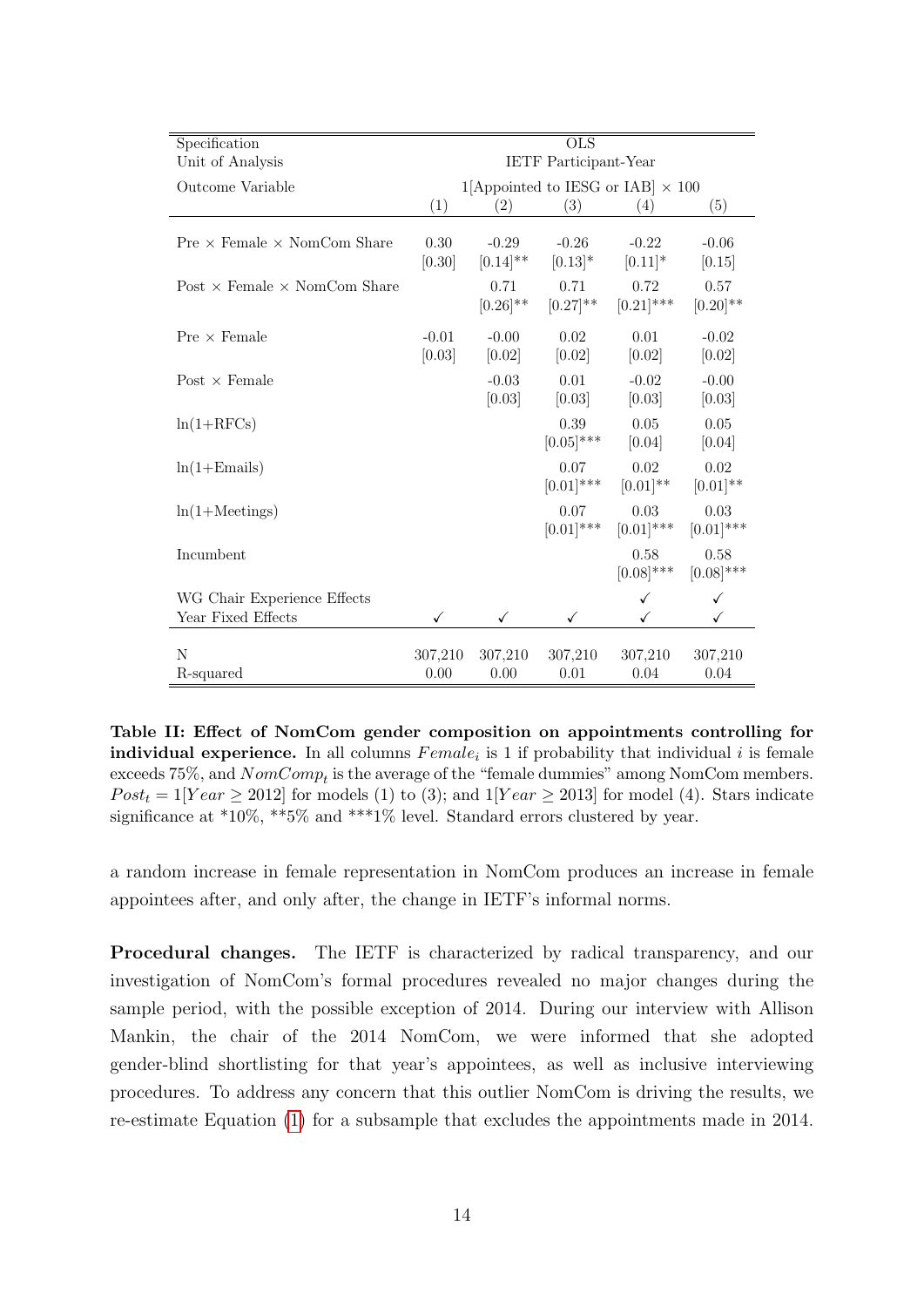| Specification                     | <b>OLS</b>       |                         |                         |                         |  |
|-----------------------------------|------------------|-------------------------|-------------------------|-------------------------|--|
| Unit of Analysis                  | NomCom Appointee |                         |                         |                         |  |
| Outcome Variable                  |                  |                         | 1 Appointee is Female   |                         |  |
|                                   | (1)              | (2)                     | (3)                     | (4)                     |  |
| $Pre \times NomCom$ Female Share  | 0.40<br>[0.48]   | $-0.50$<br>$[0.15]$ *** | $-0.62$<br>$[0.19]$ *** | $-0.24$<br>[0.21]       |  |
| Post $\times$ NomCom Female Share |                  | 1.02<br>$[0.43]$ **     | 1.16<br>$[0.29]$ ***    | 1.12<br>$[0.43]$ **     |  |
| $Pre \times Volume$               | 0.04<br>[0.86]   |                         | 0.84<br>[0.56]          | $-0.70$<br>[0.77]       |  |
| $Post \times Volume$ Female Share |                  |                         | $-2.90$<br>$[0.56]$ *** | $-2.83$<br>$[0.51]$ *** |  |
| Post                              |                  | $-0.05$<br>[0.05]       | 0.26<br>$[0.09]$ ***    | 0.20<br>$[0.09]$ **     |  |
| N<br>R-squared                    | 196<br>0.01      | 196<br>0.04             | 196<br>0.05             | 196<br>0.05             |  |

<span id="page-15-0"></span>Table [III](#page-15-0) shows that our main results are unchanged.<sup>[41](#page-15-1)</sup>

Table III: Effect of NomCom gender composition on appointee gender – Excluding year 2014 appointees. In this table, we run our OLS specification on the sample of appointees excluding those from 2014. In all columns,  $Female_{it}$  is 1 if probability that appointee i is female exceeds 75%, and  $NomComp_t$  (resp.,  $X_t$ ) is the average of the "female dummies" among NomCom members (resp., volunteers).  $Post_t = 1$ [Year  $\ge 2012$ ] for models (1) to (3); and  $1[Year \ge 2013]$  for model (4). Stars indicate significance at \*10\%, \*\*5\% and \*\*\*1\% level. Standard errors clustered by year.

To be clear, we do not argue that the 2014 procedural changes did not matter. Figure [2](#page-9-0) shows that 2014 is actually a "peak" female appointment year. Our point is that the 2014 NomCom, on its own, does not explain why the causal impact of female representation on gender diversity changed sign in 2012.

#### 8. Discussion and conclusions

What prevents more women from being appointed to leadership roles in business organizations? One hypothesis is that women are under-represented within the formal groups, such as boards and promotion committees, that choose leaders. A second hypothesis is that the organizations as a whole might have failed to adopt norms and

<span id="page-15-1"></span> $^{41}$ Table [A.X](#page-28-0) reports the results obtained running Equation [\(2\)](#page-13-0).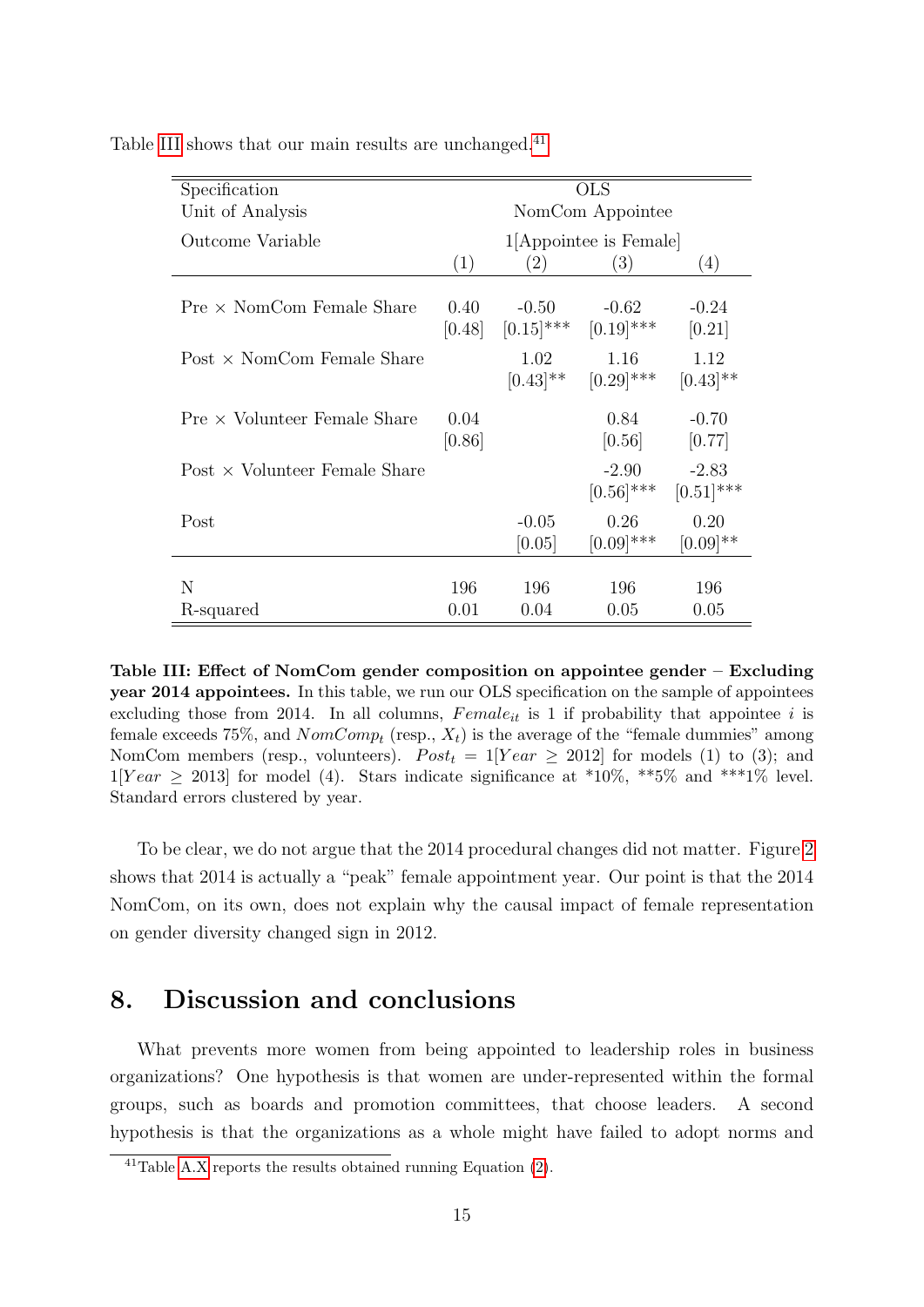values that promote gender diversity. We study a particular selectorate – the IETF Nominating Committee – whose members are randomly chosen. This randomness produces a natural experiment in female representation. We find that greater female representation in the selectorate causes more females to be appointed, but only after a change in IETF's informal and holistic norms.

Although we do not measure "informal norms" directly, we show that societal interest in the gender composition of STEM fields jumped around 2011-12 (as reflected in Google search terms); that this shift coincided with a sharp spike in discussion of diversity on IETF email lists; and that these broader shifts were reinforced by deliberate actions within the IETF (e.g., the creation of a Diversity Design Team, and the organic emergence of "codes of conduct"). Consistent with our interpretation, IETF's own diagnosis of the problem places a particular emphasis on culture:

"NomCom is itself a potentially diverse group of IETF participants, chosen at random from a pool of recent meeting attendees who offer their services. Hence, its problematic choices – or rather, omissions – could be seen as reflecting IETF culture generally."[42](#page-16-0)

Our analysis of the IETF NomCom contributes to a prior literature on representation and selection for gender diversity that has produced mixed results. Well-designed causal studies of selectorates report conflicting and counterintuitive findings that suggest female representation both promotes and discourages the selection of women. For the first time, this paper documents a change in the sign of the relationship between representation and selection. This reversal does not reflect the availability of more female talent in the pipeline or changes to the formal selection procedures. Rather, it comes from a change in the informal and holistic norms and values that foster gender diversity, with support and encouragement from IETF leadership. These findings suggest that representation in the selectorate and "tone from the top" are both necessary to promote gender diversity in the selection of leaders.

<span id="page-16-0"></span> $42C$ rocker and Clark [\(2015,](#page-17-11) p. 3).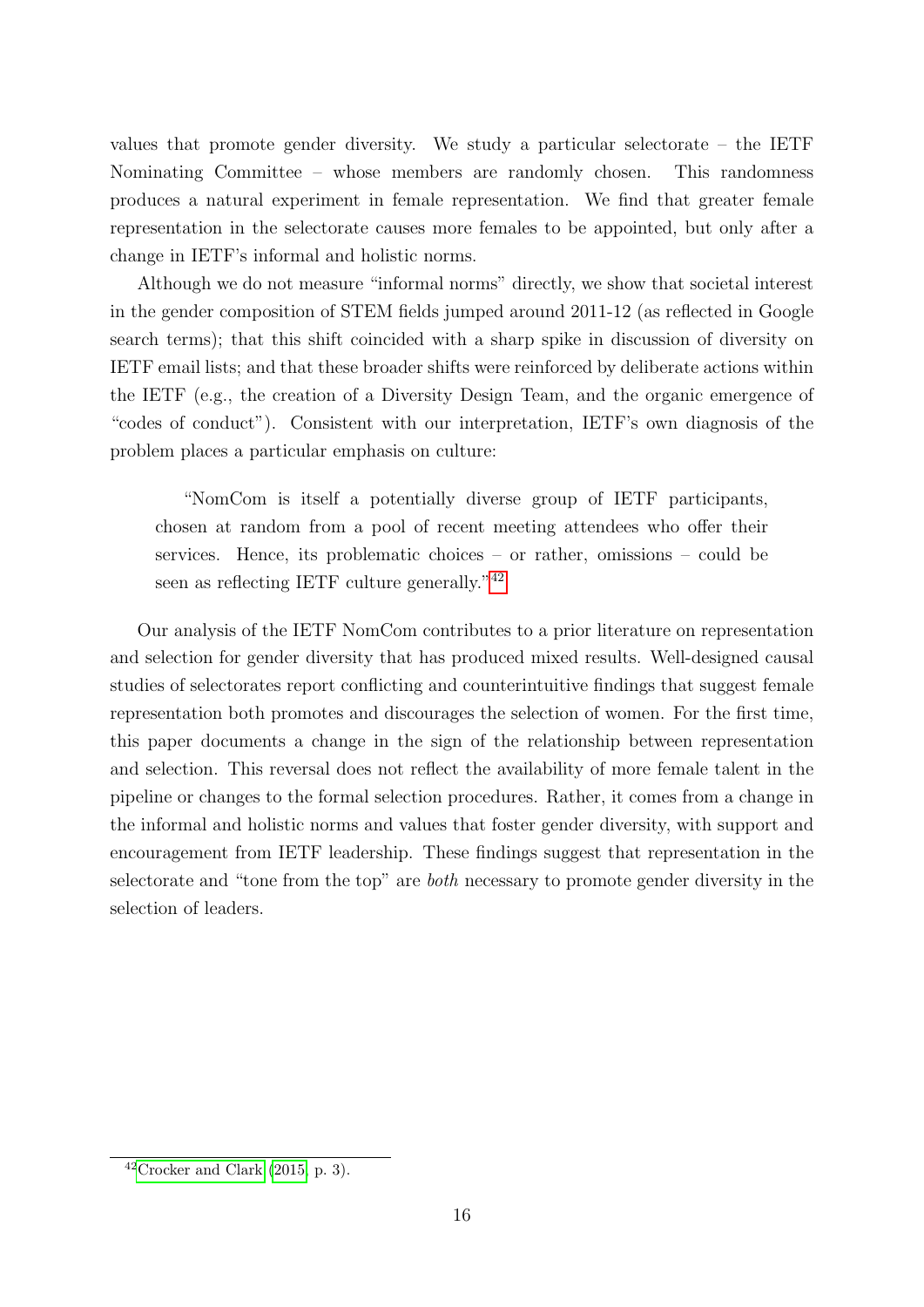### References

- <span id="page-17-2"></span>AIDT, T. S., J. DUTTA, AND E. LOUKOIANOVA (2006): "Democracy comes to Europe: franchise extension and fiscal outcomes 1830-1938," European Economic Review, 50, 249–283.
- <span id="page-17-3"></span>Anwar, S., P. Bayer, and R. Hjalmarsson (2012): "The impact of jury race in criminal trials," Quarterly Journal of Economics, 127, 1017–1055.
- <span id="page-17-12"></span>Arkko, J. (2013): "Diversity," IETF News, available at [https://www.ietf.org/blog/](https://www.ietf.org/blog/diversity/) [diversity/](https://www.ietf.org/blog/diversity/) (last accessed: December 16, 2020).
- <span id="page-17-5"></span>Bagues, M., M. Sylos-Labini, and N. Zinovyeva (2017): "Does the gender composition of scientific committees matter?" American Economic Review, 107, 1207–1238.
- <span id="page-17-4"></span>Bagues, M. F. and B. Esteve-Volart (2010): "Can gender parity break the glass ceiling? Evidence from a repeated randomized experiment," Review of Economic Studies, 77, 1301–1328.
- <span id="page-17-0"></span>Berlinski, Samuel, T. D. and B. V. Coppenolle (2014): "Franchise Extension and the British Aristocracy," Legislative Studies Quarterly, 39, 531–558.
- <span id="page-17-7"></span>Bertrand, M., S. E. Black, S. Jensen, and A. Lleras-Muney (2019): "Breaking the glass ceiling? The effect of board quotas on female labour market outcomes in Norway," Review of Economic Studies, 86, 191–239.
- <span id="page-17-1"></span>CORVALAN, A., P. QUERUBÍN, AND S. VICENTE (2020): "The political class and redistributive policies," Journal of the European Economic Association, 18, 1–48.
- <span id="page-17-11"></span>Crocker, D. and N. Clark (2015): "An IETF with Much Diversity and Professional Conduct," Request for Comments RFC 7704, Internet Engineering Task Force, Wilmington, DE.
- <span id="page-17-6"></span>DE PAOLA, M. AND V. SCOPPA (2015): "Gender discrimination and evaluators' gender: Evidence from Italian academia," Economica, 82, 161–188.
- <span id="page-17-8"></span>Delgado-Pina, M. I., O. Rodriguez-Ruiz, A. Rodriguez-Duarte, and M. A. Sastre-Castillo (2020): "Gender Diversity in Spanish Banks: Trickle-Down and Productivity Effects," Sustainability, 12, 1–18.
- <span id="page-17-10"></span>Eastlake, D. (2004): "Publicly Verifiable Nominations Committee (NomCom) Random Selection," Request for Comments RFC 3797, Internet Engineering Task Force, Wilmington, DE.
- <span id="page-17-9"></span>Galvin, J. (2004): "IAB and IESG Selection, Confirmation, and Recall Process: Operation of the Nominating and Recall Committees," Request for Comments RFC 3777, Internet Engineering Task Force, Wilmington, DE.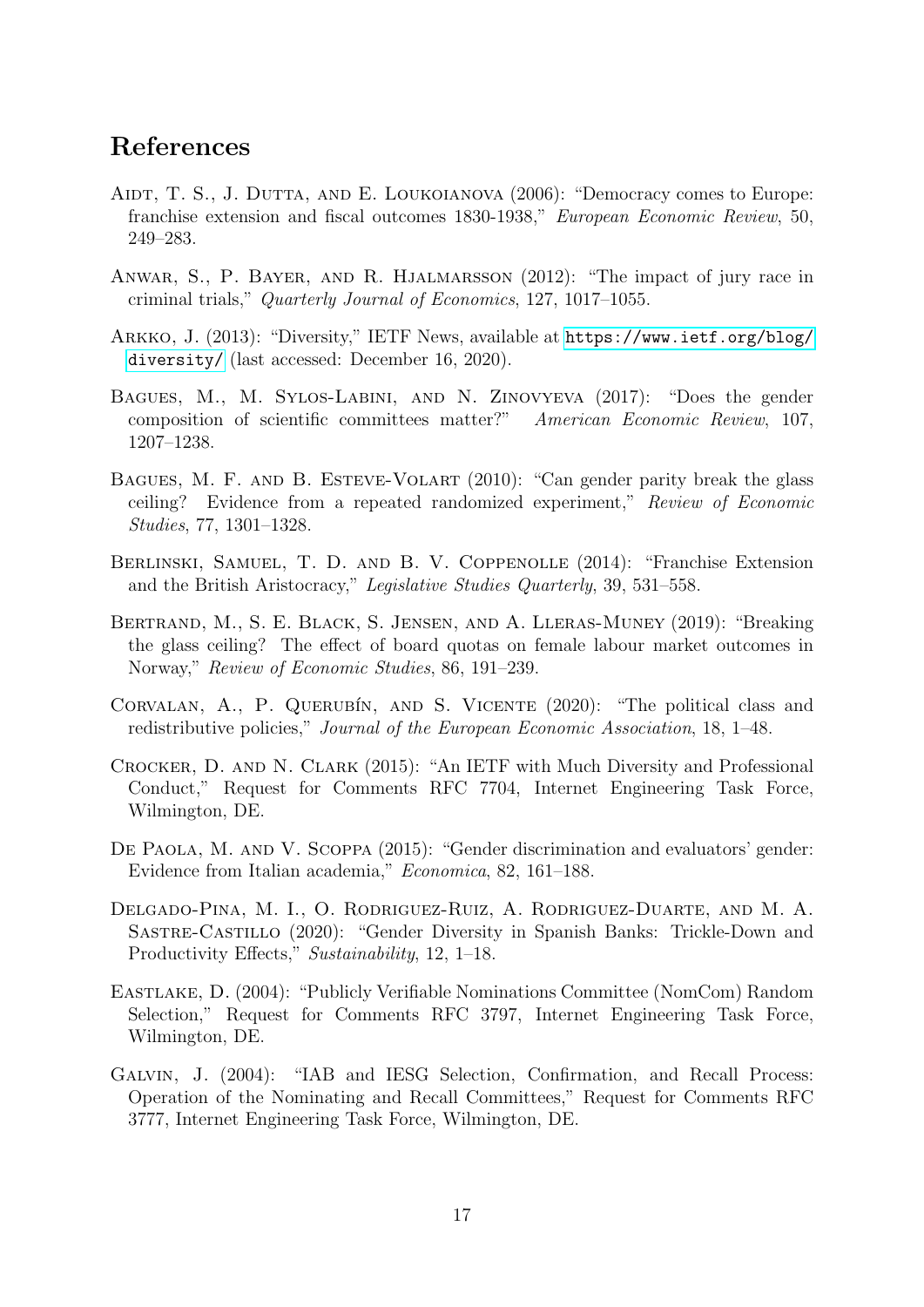<span id="page-18-3"></span>Gould, J. A., C. T. Kulik, and S. R. Sardeshmukh (2018a): "Gender diversity from the top: The trickle-down effect in the Australian public sector," Asia Pacific Journal of Human Resources, 56, 6–30.

<span id="page-18-4"></span> $-$  (2018b): "Trickle-down effect: The impact of female board members on executive gender diversity," Human Resource Management, 57, 931–945.

- <span id="page-18-9"></span>HOFFMAN, P. AND S. HARRIS (2006): "The Tao of IETF: A Novice's Guide to the Internet Engineering Task Force," Request for Comments RFC 4677, Internet Engineering Task Force, Wilmington, DE.
- <span id="page-18-10"></span> $-$  (2019): "The Tao of IETF: A Novice's Guide to the Internet Engineering Task Force," Available at https://www.ietf.org/tao.html (last accessed: December 16, 2020).
- <span id="page-18-8"></span>Huizer, E. and D. Crocker (1994): "IETF Working Group: Guidelines and Procedures," Request for Comments RFC 1603, Internet Engineering Task Force, Wilmington, DE.
- <span id="page-18-5"></span>Kunze, A. and A. R. Miller (2017): "Women helping women? Evidence from private sector data on workplace hierarchies," Review of Economics and Statistics, 99, 769–775.
- <span id="page-18-0"></span>Larcinese, V. (2014): "Enfranchisement and Representation: Evidence from the Introduction of Quasi-Universal Suffrage in Italy," Unpublished manuscript, London School of Economics and Political Science.
- <span id="page-18-1"></span>LOTT, JR, J. R. AND L. W. KENNY (1999): "Did women's suffrage change the size and scope of government?" Journal of Political Economy, 107, 1163–1198.
- <span id="page-18-6"></span>MAIDA, A. AND A. WEBER (2020): "Female leadership and gender gap within firms: Evidence from an Italian board reform," ILR Review, in press.
- <span id="page-18-7"></span>MATSA, D. A. AND A. R. MILLER (2011): "Chipping away at the glass ceiling: Gender spillovers in corporate leadership," American Economic Review, 101, 635–639.
- <span id="page-18-2"></span>Miller, G. (2008): "Women's suffrage, political responsiveness, and child survival in American history," Quarterly Journal of Economics, 123, 1287–1327.
- <span id="page-18-12"></span>Moriarty, K. and J. Arkko (2015): "IETF Diversity Update," IETF News, available at <https://www.ietf.org/blog/ietf-diversity-update/> (last accessed: December 16, 2020).
- <span id="page-18-13"></span>Resnick, P. and A. Farrel (2016): "IETF Anti-Harassment Procedures," Request for Comments RFC 7776, Internet Engineering Task Force, Wilmington, DE.
- <span id="page-18-11"></span>Turk, V. (2015): "Memo Decries 'American, White, Male' Culture at Internet Engineering Task Force," Vice, available at [https://www.vice.com/en/article/8q89ja/](https://www.vice.com/en/article/8q89ja/memo-decries-american-white-male-culture-at-internet-engineering-task-force) [memo-decries-american-white-male-culture-at-internet-engineering-task-force](https://www.vice.com/en/article/8q89ja/memo-decries-american-white-male-culture-at-internet-engineering-task-force) (last accessed: December 16, 2020).
- <span id="page-18-14"></span>Wais, K. (2016): "Gender Prediction Methods Based on First Names with genderizeR," The R Journal, 8, 17–37.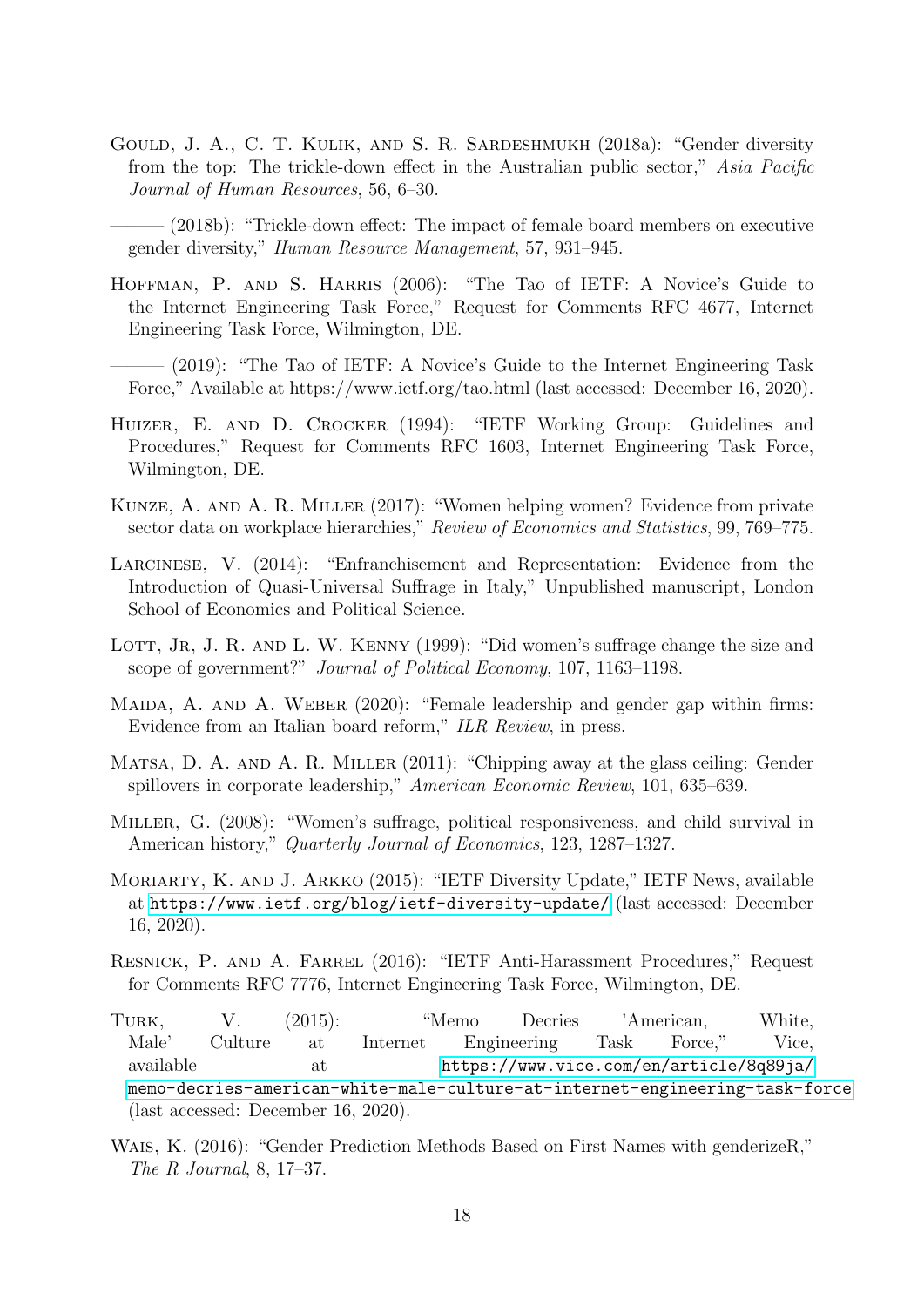## Appendix: Supplementary Tables and Figures – Not for Publication

<span id="page-19-0"></span>

|                  | Description                         | Year |
|------------------|-------------------------------------|------|
| <b>RTP</b>       | Real-time Transport Protocol        | 2003 |
| <b>SIP</b>       | Session Initiation Protocol         | 2002 |
| <b>HTTP</b>      | Hypertext Transfer Protocol         | 1999 |
| IPV <sub>6</sub> | Internet Protocol, Version 6 (IPv6) | 1998 |
| <b>DHCP</b>      | Dynamic Host Configuration Protocol | 1997 |
| POP <sub>3</sub> | Post Office Protocol – Version 3    | 1996 |
| <b>NAT</b>       | Network Address Translator          | 1994 |
| <b>FTP</b>       | File Transfer Protocol              | 1985 |
| <b>TCP</b>       | Transmission Control Protocol       | 1981 |
| IΡ               | Internet Protocol                   | 1981 |

Table A.I: Examples of IETF Internet Standards.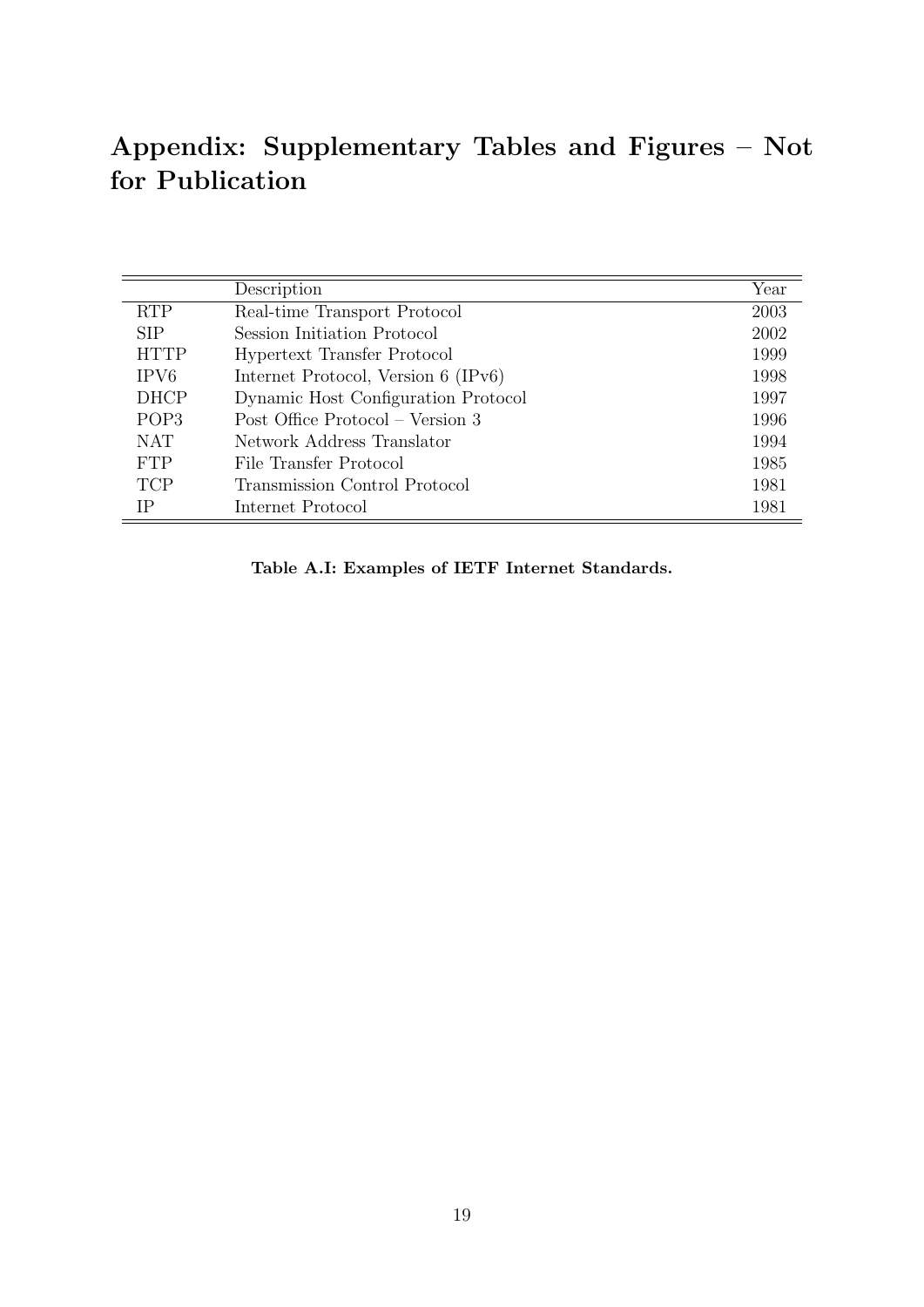<span id="page-20-0"></span>

|                         | Panel A |           |                   |                       |         |                   |       |                |       |     |
|-------------------------|---------|-----------|-------------------|-----------------------|---------|-------------------|-------|----------------|-------|-----|
|                         |         |           | $\left( 1\right)$ |                       |         | $^{(2)}$          |       |                |       |     |
|                         |         |           |                   | NomCom Volunteers     |         |                   |       | NomCom Members |       |     |
|                         | Mean    | SD        | Min               | Max                   | Ν       | Mean              | SD    | Min            | Max   | N   |
| 1[Individual is Female] | 0.098   | 0.297     | $\theta$          |                       | 1,860   | 0.094             | 0.293 | $\theta$       |       | 149 |
|                         |         |           |                   |                       | Panel B |                   |       |                |       |     |
|                         |         |           | (1)               |                       |         | $\left( 2\right)$ |       |                |       |     |
|                         |         |           |                   | All IETF Participants |         | All Appointees    |       |                |       |     |
|                         | Mean    | <b>SD</b> | Min               | Max                   | N       | Mean              | SD    | Min            | Max   | N   |
| 1[Individual is Female] | 0.102   | 0.302     | $\theta$          |                       | 307,210 | 0.120             | 0.325 | $\Omega$       |       | 209 |
| $ln(1+RFCs)$            | 0.165   | 0.494     | $\theta$          | 5.352                 | 340,658 | 2.256             | 1.006 | $\theta$       | 4.234 | 214 |
| $ln(1 + Emails)$        | 0.705   | 1.424     | $\theta$          | 9.330                 | 340,658 | 5.867             | 1.569 | $\Omega$       | 8.556 | 214 |
| $ln(1+Meetings)$        | 1.123   | 0.693     | $\theta$          | 4.304                 | 340,658 | 3.289             | 0.493 | 1.792          | 4.111 | 214 |

Table A.II: Summary statistics – NomCom Volunteers, NomCom Members, All IETF Participants and All Appointees. Panel A reports information on the share of female NomCom Volunteers (col. 1) and NomCom Members (col. 2). Panel B reports information on all the IETF participants (col. 1), and on the sample of All Appointees (col. 2). 1[Individual is Female] is 1 if probability that the individual in each subsample is female exceeds 75%. Individuals whose gender could not be determined algorithmically are excluded from the sample. We also report information on the stock of published RFCs  $(\ln(1+RFCs))$ , the number of emails sent to IETF listservs  $(ln(1+Emails))$ , and the number of IETF meetings attended by individual  $i$  (ln(1+Meetings)).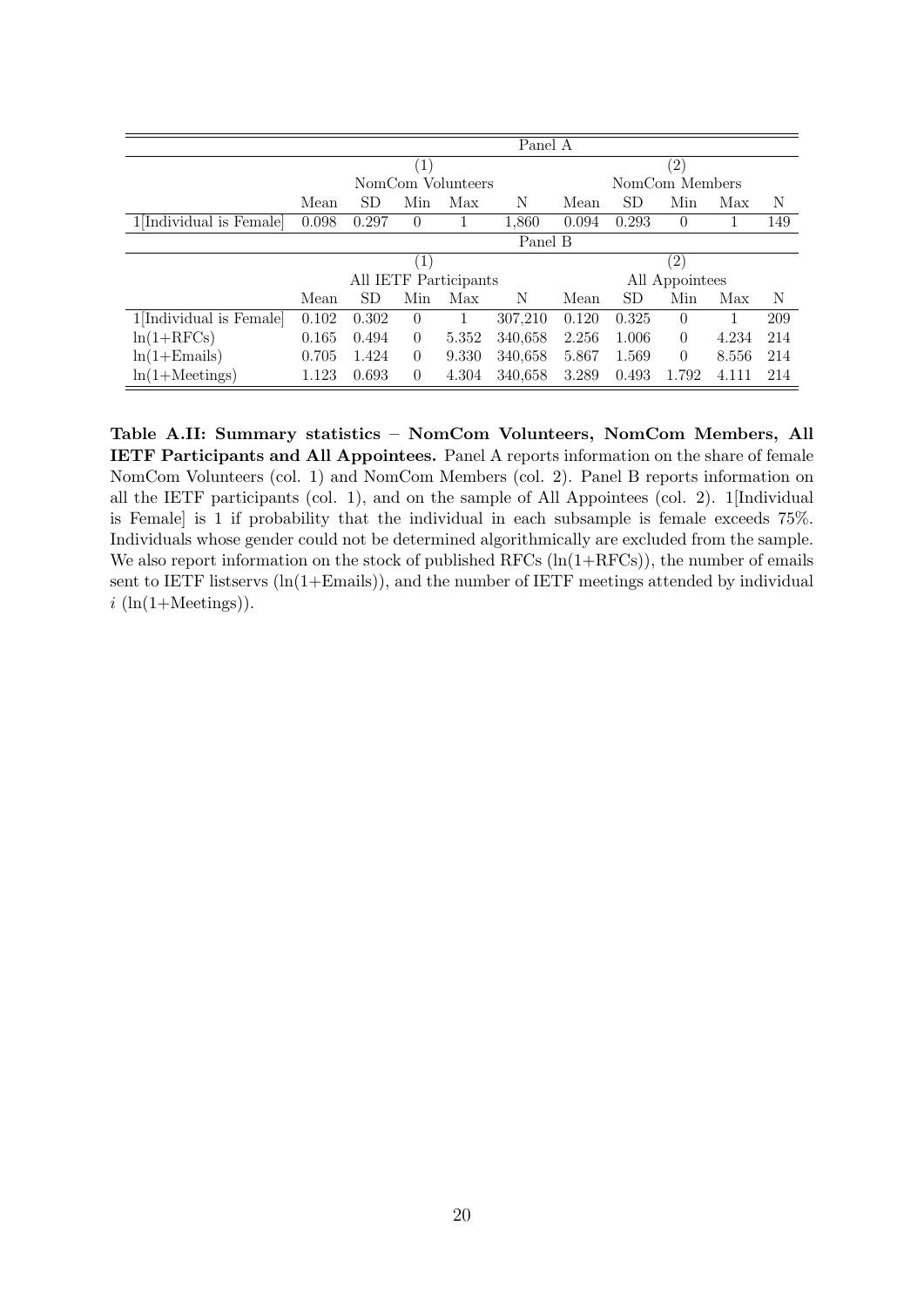<span id="page-21-0"></span>

| Specification                        | <b>OLS</b>       |                         |                                     |                         |
|--------------------------------------|------------------|-------------------------|-------------------------------------|-------------------------|
| Unit of Analysis                     | NomCom Appointee |                         |                                     |                         |
| Outcome Variable                     |                  |                         | 1 <sup>[</sup> Appointee is Female] |                         |
|                                      | (1)              | (2)                     | (3)                                 | (4)                     |
| $Pre \times NomCom$ Female Share     | 0.63<br>[0.84]   | $-0.78$<br>$[0.25]$ *** | $-0.69$<br>$[0.25]^{**}$            | $-0.56$<br>$[0.17]$ *** |
| Post $\times$ NomCom Female Share    |                  | 2.17<br>$[0.70]$ ***    | 2.36<br>$[0.61]$ ***                | 2.64<br>$[0.88]$ ***    |
| $Pre \times Volume$                  | 0.89<br>$[1.66]$ |                         | $-0.75$<br>[0.50]                   | $-1.35$<br>$[0.43]$ *** |
| Post $\times$ Volunteer Female Share |                  |                         | $-3.57$<br>[2.28]                   | $-4.01$<br>$[2.63]$     |
| Post                                 |                  | $-0.10$<br>[0.07]       | 0.20<br>[0.21]                      | 0.18<br>[0.22]          |
| N                                    | 119              | 119                     | 119                                 | 119                     |
| R-squared                            | 0.02             | 0.14                    | 0.16                                | 0.16                    |

Table A.III: Effect of NomCom gender composition on appointee gender – ADs only. In this table, we look at the effect of NomCom gender composition on appointee gender considering the sample of ADs only. In all columns,  $Female_{it}$  is 1 if probability that appointee i is female exceeds 75%, and  $NomComp_t$  (resp.,  $X_t$ ) is the average of the "female dummies" among NomCom members (resp., volunteers).  $Post<sub>t</sub> = 1$ [Year  $\geq 2012$ ] for models (1) to (3); and  $1[Year \ge 2013]$  for model (4). Stars indicate significance at \*10%, \*\*5% and \*\*\*1% level. Standard errors clustered by year.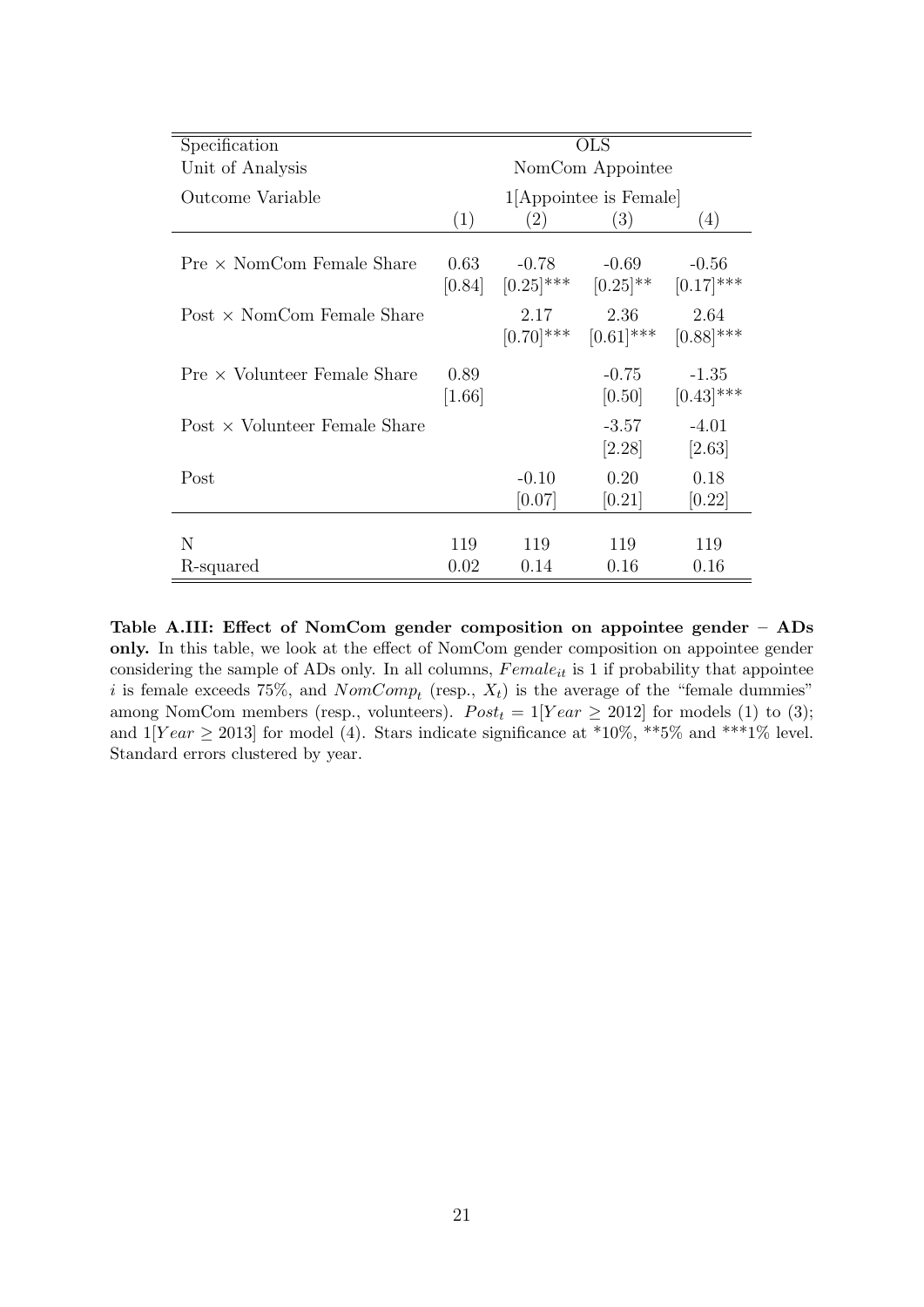<span id="page-22-0"></span>

| Specification                        | <b>OLS</b>       |                         |                         |                      |  |
|--------------------------------------|------------------|-------------------------|-------------------------|----------------------|--|
| Unit of Analysis                     | NomCom Appointee |                         |                         |                      |  |
| Outcome Variable                     |                  |                         | Pr[Appointee is Female] |                      |  |
|                                      | (1)              | (2)                     | (3)                     | (4)                  |  |
| $Pre \times NomCom$ Female Share     | 0.35<br>[0.44]   | $-0.53$<br>$[0.17]$ *** | $-0.65$<br>$[0.23]$ **  | $-0.26$<br>[0.25]    |  |
| Post $\times$ NomCom Female Share    |                  | 1.03<br>$[0.32]$ ***    | 1.13<br>$[0.20]$ ***    | 0.96<br>$[0.29]$ *** |  |
| $Pre \times Volume$                  | 0.42<br>[1.00]   |                         | 0.81<br>[0.98]          | $-0.78$<br>[0.79]    |  |
| Post $\times$ Volunteer Female Share |                  |                         | $-1.75$<br>$[0.94]*$    | $-1.49$<br>[1.16]    |  |
| Post                                 |                  | $-0.06$<br>[0.04]       | 0.15<br>[0.11]          | 0.08<br>[0.11]       |  |
| N                                    | 214              | 214                     | 214                     | 214                  |  |
| R-squared                            | 0.01             | 0.04                    | 0.04                    | 0.04                 |  |

Table A.IV: Effect of NomCom gender composition on appointee gender – Alternative gender imputation approach. In this table, we change the gender imputation approach from one based on a dummy that equals 1 if Pr[Appointee is Female] exceeds 75%, to one based on raw probabilities obtained using  $\mathit{genderizeR}$ . Specifically, in all columns,  $\mathit{Female}_{it}$ is the probability that appointee i is female, and  $NomComp_t$  (resp.,  $X_t$ ) is the average of the probabilities that NomCom members (resp., volunteers) are women.  $Post<sub>t</sub> = 1$ [Year  $\geq 2012$ ] for models (1) to (3); and  $1$ [Year  $\geq$  2013] for model (4). Stars indicate significance at \*10%, \*\*5% and \*\*\*1% level. Standard errors clustered by year.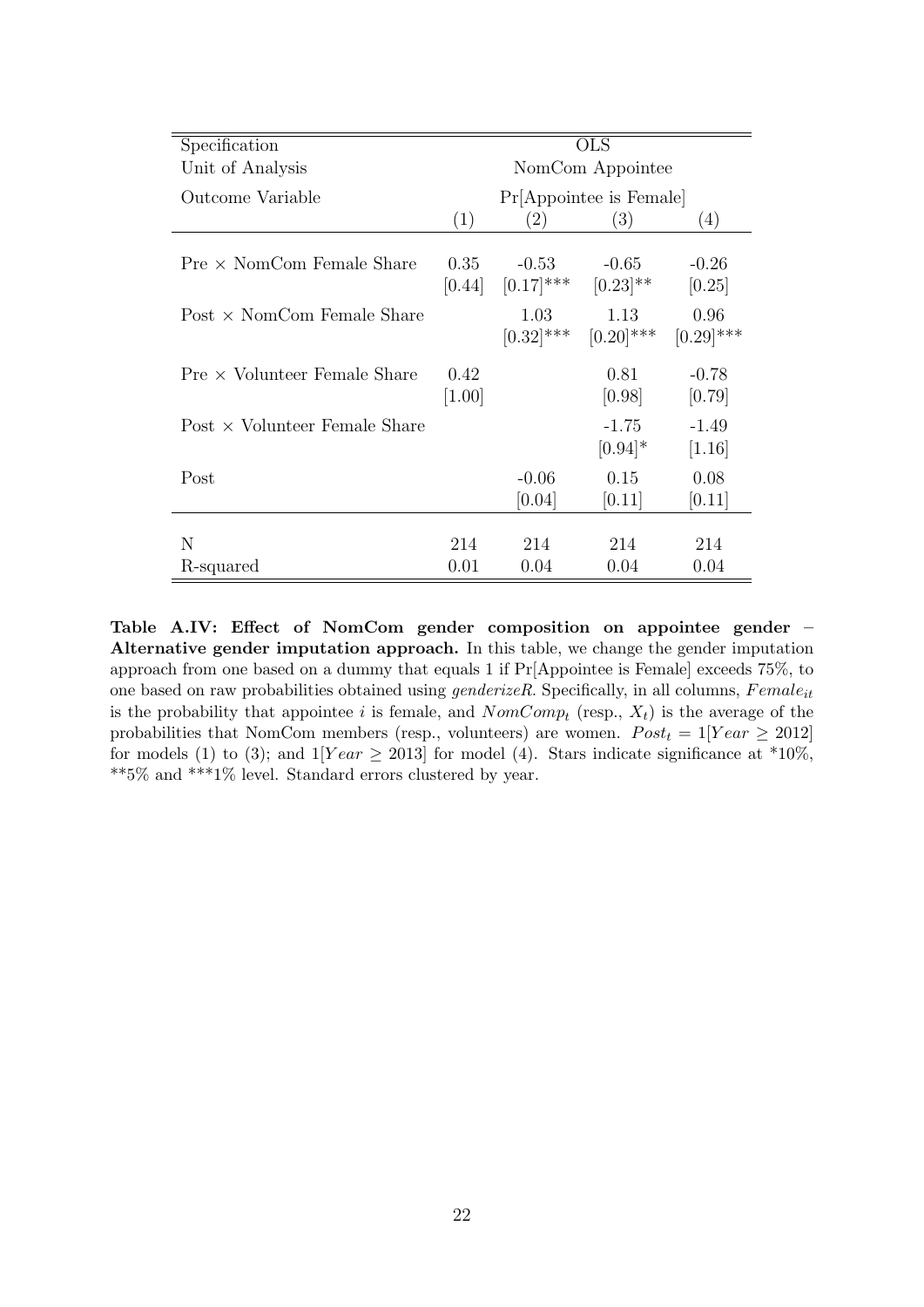<span id="page-23-0"></span>

| Specification<br>Unit of Analysis | Logistic (Average Marginal Effects)<br>NomCom Appointee |                         |                                     |                       |
|-----------------------------------|---------------------------------------------------------|-------------------------|-------------------------------------|-----------------------|
| Outcome Variable                  |                                                         |                         | 1 <sup>[</sup> Appointed is Female] |                       |
|                                   | (1)                                                     | $\left( 2\right)$       | (3)                                 | (4)                   |
| $Pre \times NomCom$ Female Share  | 0.39<br>[0.45]                                          | $-0.49$<br>$[0.16]$ *** | $-1.03$<br>$[0.59]$ *               | $-0.19$<br>$[0.21]$ * |
| Post $\times$ NomCom Female Share |                                                         | 1.05<br>$[0.34]$ ***    | 1.34<br>$[0.33]$ ***                | 0.98<br>$[0.32]$ ***  |
| Table 1 Controls                  |                                                         |                         |                                     |                       |
| N                                 | 209                                                     | 209                     | 209                                 | 209                   |

Table A.V: Effect of NomCom gender composition on appointee gender – Logit specification. In all columns,  $Female_{it}$  is 1 if probability that appointee i is female exceeds 75%, and  $NomComp_t$  (resp.,  $X_t$ ) is the average of the "female dummies" among NomCom members (resp., volunteers).  $Post_t = 1$ [Year  $\geq 2012$ ] for models (1) to (3); and  $1$ [Year  $\geq 2013$ ] for model (4). The table reports average marginal effects (multiplied by 100 for legibility) and standard errors computed using the delta method. Table 1 controls refer to all explanatory variables shown in the corresponding column of Table I. Stars indicate significance at \*10%, \*\*5% and \*\*\*1% level. Standard errors clustered by year.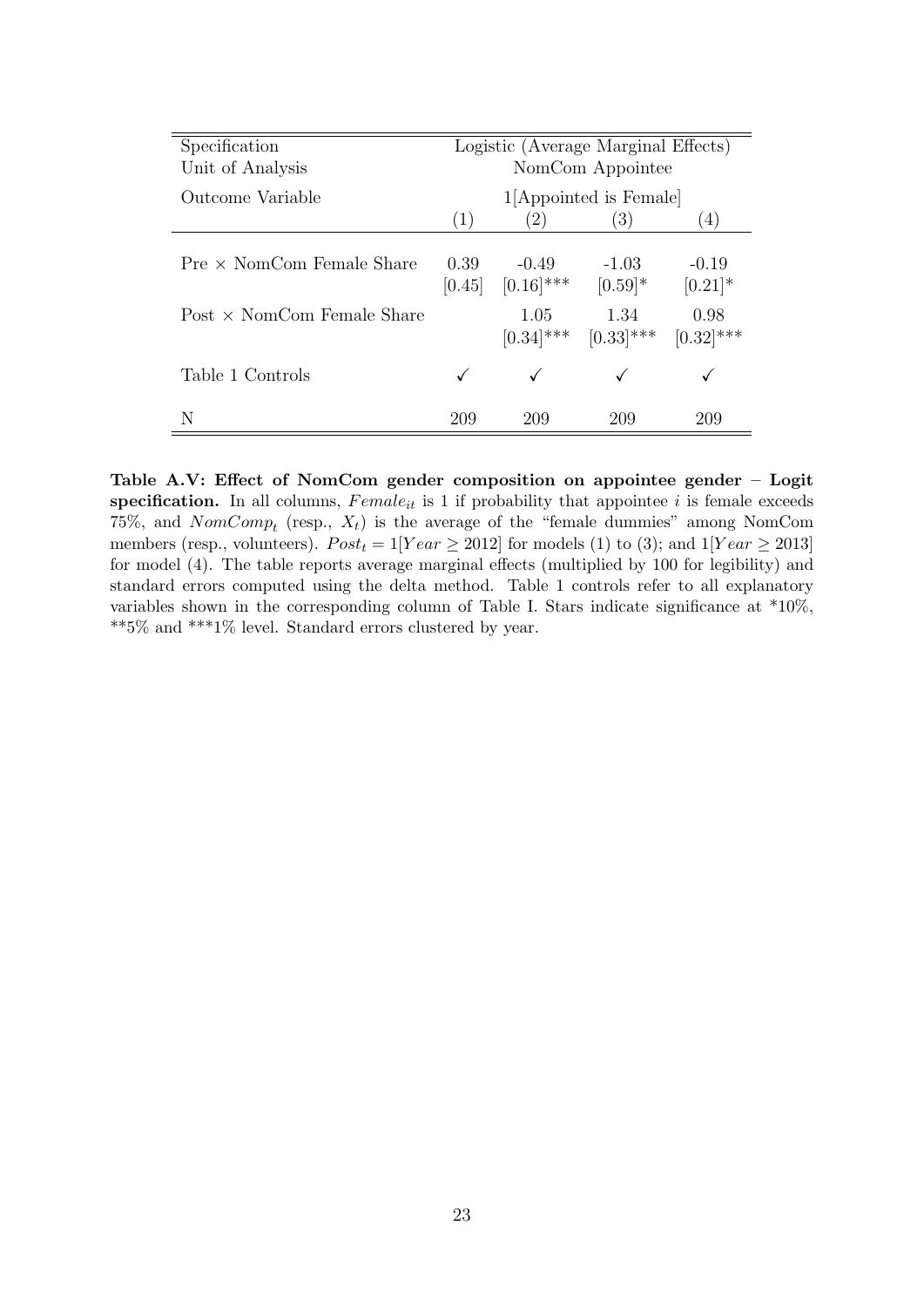<span id="page-24-0"></span>

| Specification                 |                  | <b>OLS</b>              |                                |  |  |
|-------------------------------|------------------|-------------------------|--------------------------------|--|--|
| Unit of Analysis              | NomCom Appointee |                         |                                |  |  |
| Outcome Variable              |                  | 1 Appointee is Female   |                                |  |  |
|                               | (1)              | (2)                     | (3)                            |  |  |
| Pre $\times$ $\Delta$ Female  | 0.33<br>[0.50]   | $-0.60$<br>$[0.18]$ *** | $-0.14$<br>[0.31]              |  |  |
| Post $\times$ $\Delta$ Female |                  | 1.23<br>$[0.26]$ ***    | 1.00<br>$[0.40]$ <sup>**</sup> |  |  |
| Post                          |                  | 0.10<br>$[0.03]$ ***    | 0.12<br>$[0.03]$ ***           |  |  |
|                               |                  |                         |                                |  |  |
| N<br>R-squared                | 209<br>0.00      | 209<br>$0.05\,$         | 209<br>0.04                    |  |  |
|                               |                  |                         |                                |  |  |

Table A.VI: Effect of NomCom gender composition on appointee gender – **De-trended explanatory variable.** In this table, we constrain  $\beta_j = \gamma_j$  for  $j = \{pre, post\}$ . In all columns,  $Female_{it}$  is 1 if probability that appointee i is female exceeds 75%, and  $\Delta$ Female ≡ NomCom Female Share – Volunteer Female Share.  $Post_t = 1$ [Year  $\geq 2012$ ] for models (1) to (3); and  $1[Year \ge 2013]$  for model (4). Stars indicate significance at \*10%, \*\*5% and \*\*\*1% level. Standard errors clustered by year.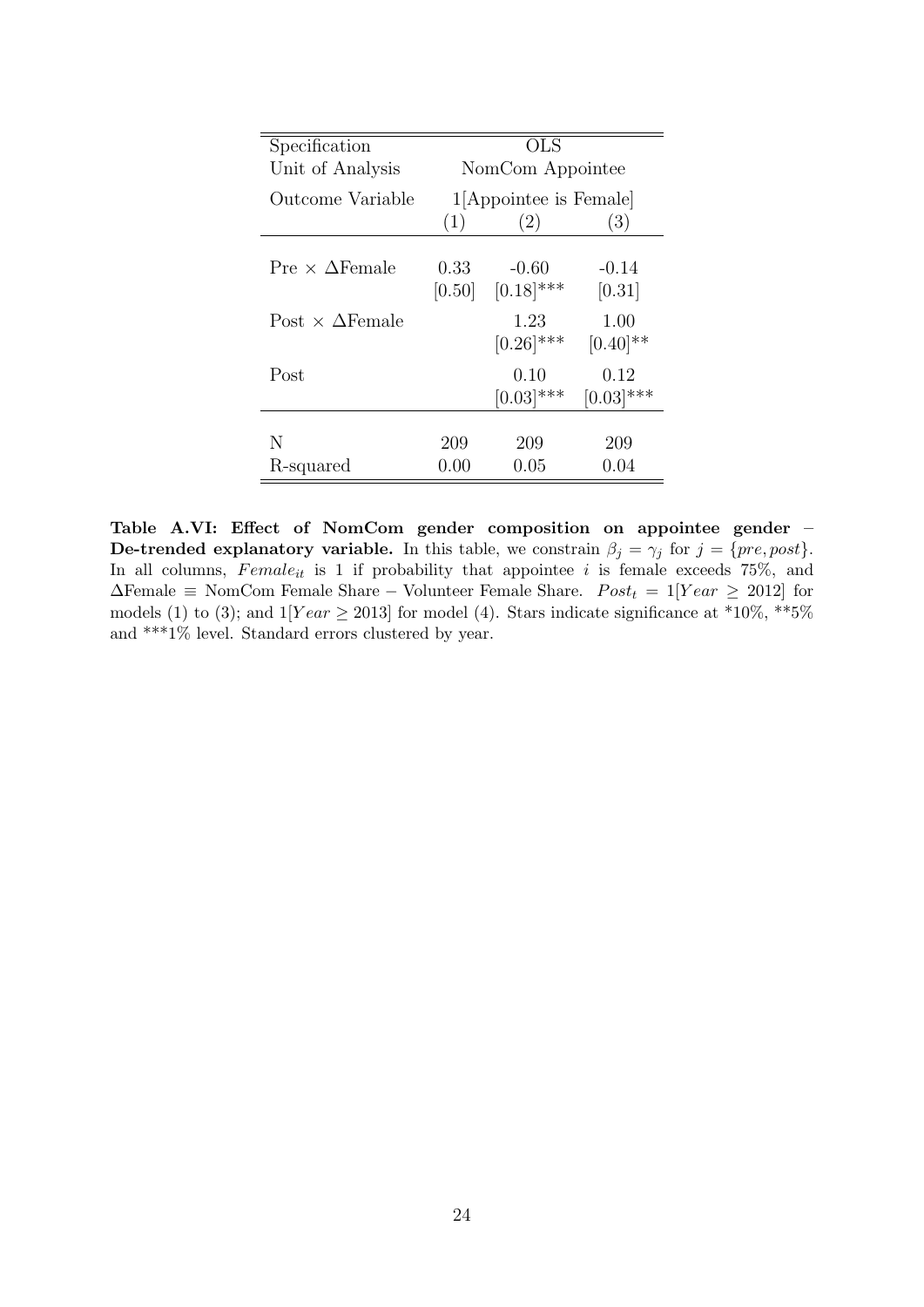<span id="page-25-0"></span>

| Specification                              | <b>OLS</b>        |                                          |                          |                          |  |  |  |
|--------------------------------------------|-------------------|------------------------------------------|--------------------------|--------------------------|--|--|--|
| Unit of Analysis                           |                   | <b>IETF</b> Participant-Year             |                          |                          |  |  |  |
| Outcome Variable                           |                   | 1[Appointed to IESG or IAB] $\times$ 100 |                          |                          |  |  |  |
|                                            | (1)               | (2)                                      | (3)                      | (4)                      |  |  |  |
| $Pre \times Female \times NomCom$ Share    | 0.30<br>[0.34]    | $-0.37$<br>$[0.15]^{**}$                 | $-0.36$<br>$[0.15]^{**}$ | $-0.33$<br>$[0.15]^{**}$ |  |  |  |
| Post $\times$ Female $\times$ NomCom Share |                   | 0.78<br>$[0.26]$ ***                     | 0.77<br>$[0.26]$ ***     | 0.78<br>$[0.24]$ ***     |  |  |  |
| $Pre \times Female$                        | $-0.02$<br>[0.02] | $-0.00$<br>[0.01]                        | 0.01<br>[0.01]           | 0.00<br>[0.01]           |  |  |  |
| Post $\times$ Female                       |                   | $-0.03$<br>[0.03]                        | $-0.01$<br>[0.03]        | $-0.03$<br>[0.02]        |  |  |  |
| $ln(1+RFCs)$                               |                   |                                          | 0.23<br>$[0.03]$ ***     | 0.03<br>[0.02]           |  |  |  |
| $ln(1 + Emails)$                           |                   |                                          | 0.04<br>$[0.01]$ ***     | 0.01<br>[0.01]           |  |  |  |
| $ln(1+Meetings)$                           |                   |                                          | 0.04<br>$[0.01]$ ***     | 0.02<br>$[0.01]$ ***     |  |  |  |
| Incumbent                                  |                   |                                          |                          | 0.34<br>$[0.06]$ ***     |  |  |  |
| WG Chair Experience Effects                |                   |                                          |                          |                          |  |  |  |
| Year Fixed Effects                         | ✓                 | ✓                                        | ✓                        | $\checkmark$             |  |  |  |
| N<br>R-squared                             | 307,210<br>0.00   | 307,210<br>0.00                          | 307,210<br>0.01          | 307,210<br>0.03          |  |  |  |

Table A.VII: Effect of NomCom gender composition on appointments controlling for individual experience – ADs only. In this table, we look at the effect of NomCom gender composition on appointee gender considering the sample of ADs only. In all columns  $Female_i$ is 1 if probability that individual i is female exceeds 75%, and  $NomComp_t$  is the average of the "female dummies" among NomCom members.  $Post_t = 1$ [Year  $\geq 2012$ ] for models (1) to (3); and  $1[Year \ge 2013]$  for model (4). Stars indicate significance at \*10%, \*\*5% and \*\*\*1% level. Standard errors clustered by year.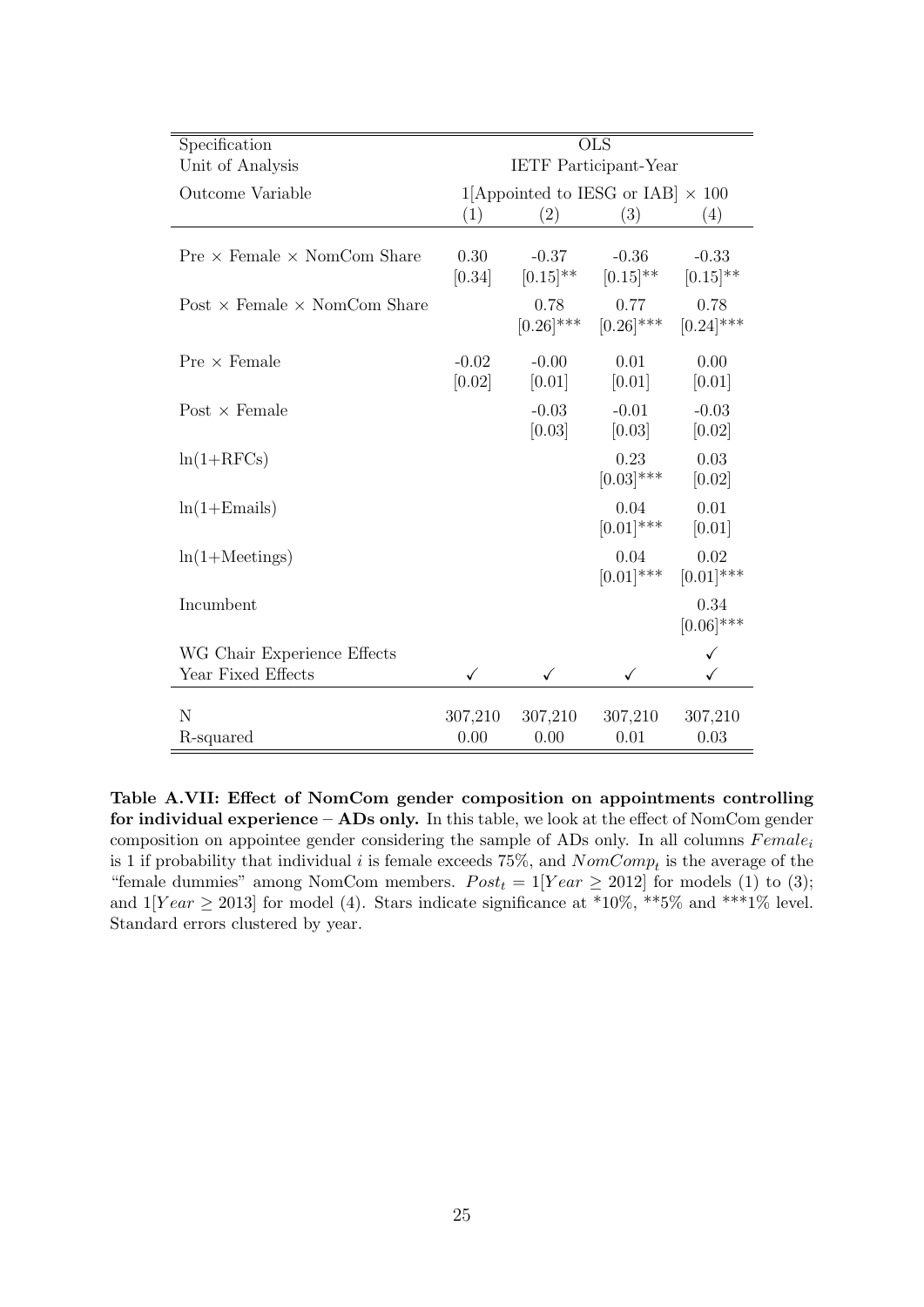<span id="page-26-0"></span>

| Specification                              | <b>OLS</b>                   |                        |                                           |                          |  |  |
|--------------------------------------------|------------------------------|------------------------|-------------------------------------------|--------------------------|--|--|
| Unit of Analysis                           | <b>IETF</b> Participant-Year |                        |                                           |                          |  |  |
| Outcome Variable                           |                              |                        | $Pr[Appointed to IESG or IAB] \times 100$ |                          |  |  |
|                                            | (1)                          | (2)                    | (3)                                       | (4)                      |  |  |
| $Pre \times Female \times NomCom$ Share    | 0.28<br>[0.29]               | $-0.33$<br>$[0.13]$ ** | $-0.29$<br>$[0.12]$ **                    | $-0.24$<br>$[0.09]^{**}$ |  |  |
| Post $\times$ Female $\times$ NomCom Share |                              | 0.71<br>$[0.23]$ ***   | 0.71<br>$[0.24]$ ***                      | 0.76<br>$[0.22]$ ***     |  |  |
| $Pre \times Female$                        | $-0.02$<br>[0.02]            | $-0.00$<br>[0.02]      | 0.03<br>$[0.02]*$                         | 0.01<br>[0.02]           |  |  |
| Post $\times$ Female                       |                              | $-0.04$<br>[0.03]      | 0.01<br>[0.03]                            | $-0.02$<br>[0.03]        |  |  |
| $ln(1+RFCs)$                               |                              |                        | 0.38<br>$[0.05]$ ***                      | 0.05<br>[0.04]           |  |  |
| $ln(1 + Emails)$                           |                              |                        | 0.07<br>$[0.01]$ ***                      | 0.02<br>$[0.01]$ **      |  |  |
| $ln(1+Meetings)$                           |                              |                        | 0.06<br>$[0.01]$ ***                      | 0.03<br>$[0.01]$ ***     |  |  |
| Incumbent                                  |                              |                        |                                           | 0.54<br>$[0.08]$ ***     |  |  |
| WG Chair Experience Effects                |                              |                        |                                           |                          |  |  |
| Year Fixed Effects                         |                              | ✓                      |                                           |                          |  |  |
| N<br>R-squared                             | 328,602<br>0.00              | 328,602<br>0.00        | 328,602<br>0.01                           | 328,602<br>0.04          |  |  |
|                                            |                              |                        |                                           |                          |  |  |

Table A.VIII: Effect of NomCom gender composition on appointments controlling for individual experience – Alternative gender imputation approach. In this table, we change the gender imputation approach from one based on a dummy that equals 1 if Pr[Appointee is Female] exceeds 75%, to one based on raw probabilities obtained using genderizeR. Specifically, in all columns  $Female_i$  is the probability that individual i is female, and  $NomComp_t$  is the average of the probabilities that NomCom members are women.  $Post<sub>t</sub> = 1$ [Year  $\geq 2012$ ] for models (1) to (3); and 1[Year  $\geq 2013$ ] for model (4). Stars indicate significance at \*10%, \*\*5% and \*\*\*1% level. Standard errors clustered by year.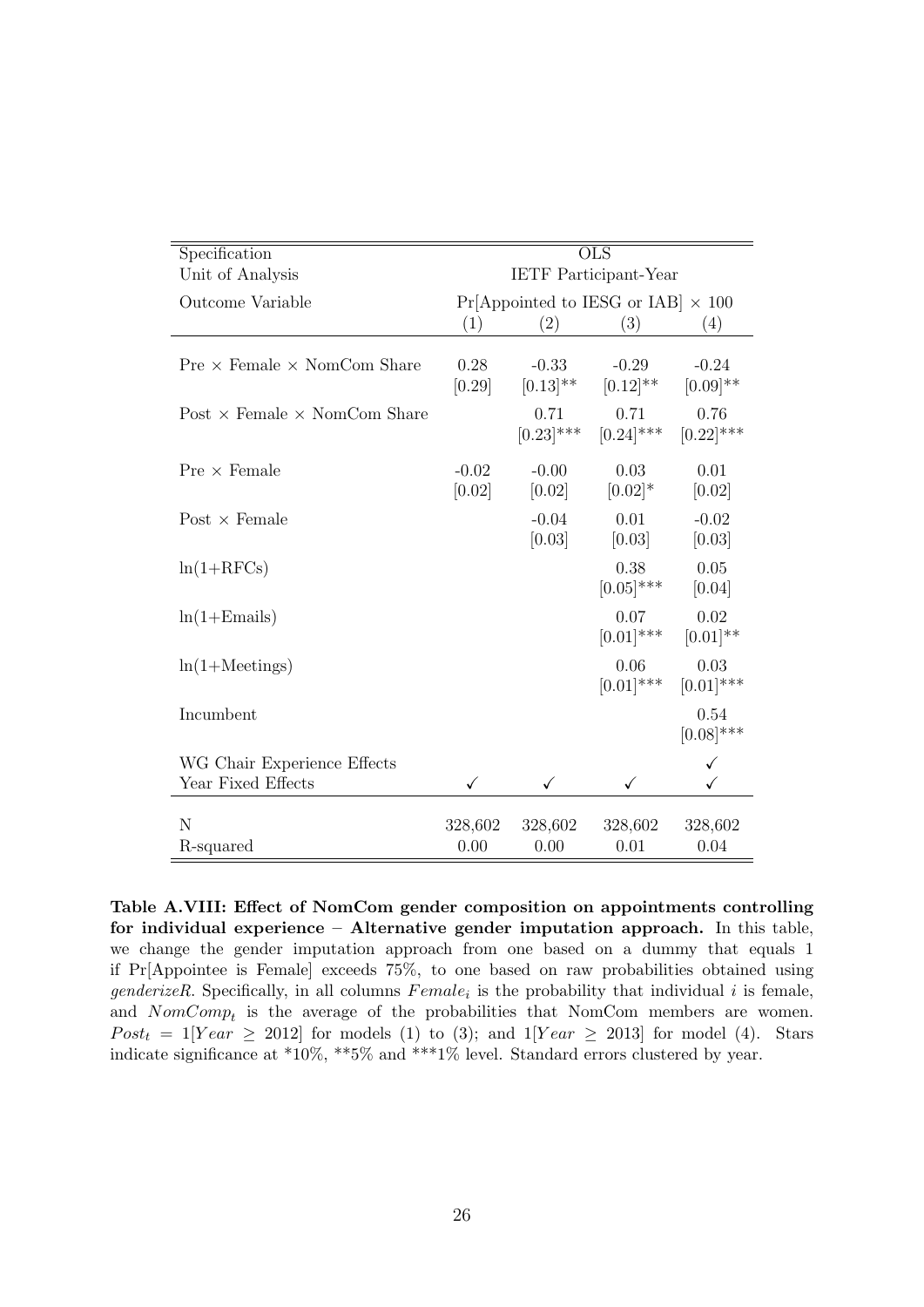<span id="page-27-0"></span>

| Specification                                   | Logistic (Average Marginal Effects) |                       |                            |                       |  |
|-------------------------------------------------|-------------------------------------|-----------------------|----------------------------|-----------------------|--|
| Unit of Analysis                                | <b>IETF</b> Participant-Year        |                       |                            |                       |  |
| Outcome Variable                                |                                     |                       | 1 Appointed to IESG or IAB |                       |  |
|                                                 | (1)                                 | (2)                   | (3)                        | 4)                    |  |
| $Pre \times Female \times NomCom$ Share         | 0.25<br>[0.16]                      | $-0.63$<br>$[0.33]$ * | $-0.89$<br>$[0.47]$ *      | $-0.76$<br>$[0.41]$ * |  |
| Post $\times$ Female $\times$ NomCom Share      |                                     | 0.42<br>$[0.07]$ ***  | 0.69<br>$[0.11]$ ***       | 0.58<br>$[0.11]$ ***  |  |
| Table 2 Controls<br>WG Chair Experience Effects |                                     |                       |                            |                       |  |
| Year Fixed Effects                              |                                     |                       |                            |                       |  |
| N                                               | 328,602                             | 328,602               | 328,602                    | 328,602               |  |

Table A.IX: Effect of NomCom gender composition on appointments controlling for individual experience – Logit specification. In all columns  $Female_i$  is the probability that individual *i* is female, and  $NomComp_t$  is the average of the probabilities that NomCom members are women.  $Post_t = 1$ [Year  $\geq 2012$ ] for models (1) to (3); and  $1$ [Year  $\geq 2013$ ] for model (4). The table reports average marginal effects (multiplied by 100 for legibility) and standard errors computed using the delta method. Table 2 controls refer to all explanatory variables shown in the corresponding column of Table II. Stars indicate significance at  $*10\%, **5\%$  and  $***1\%$ level. Standard errors clustered by year.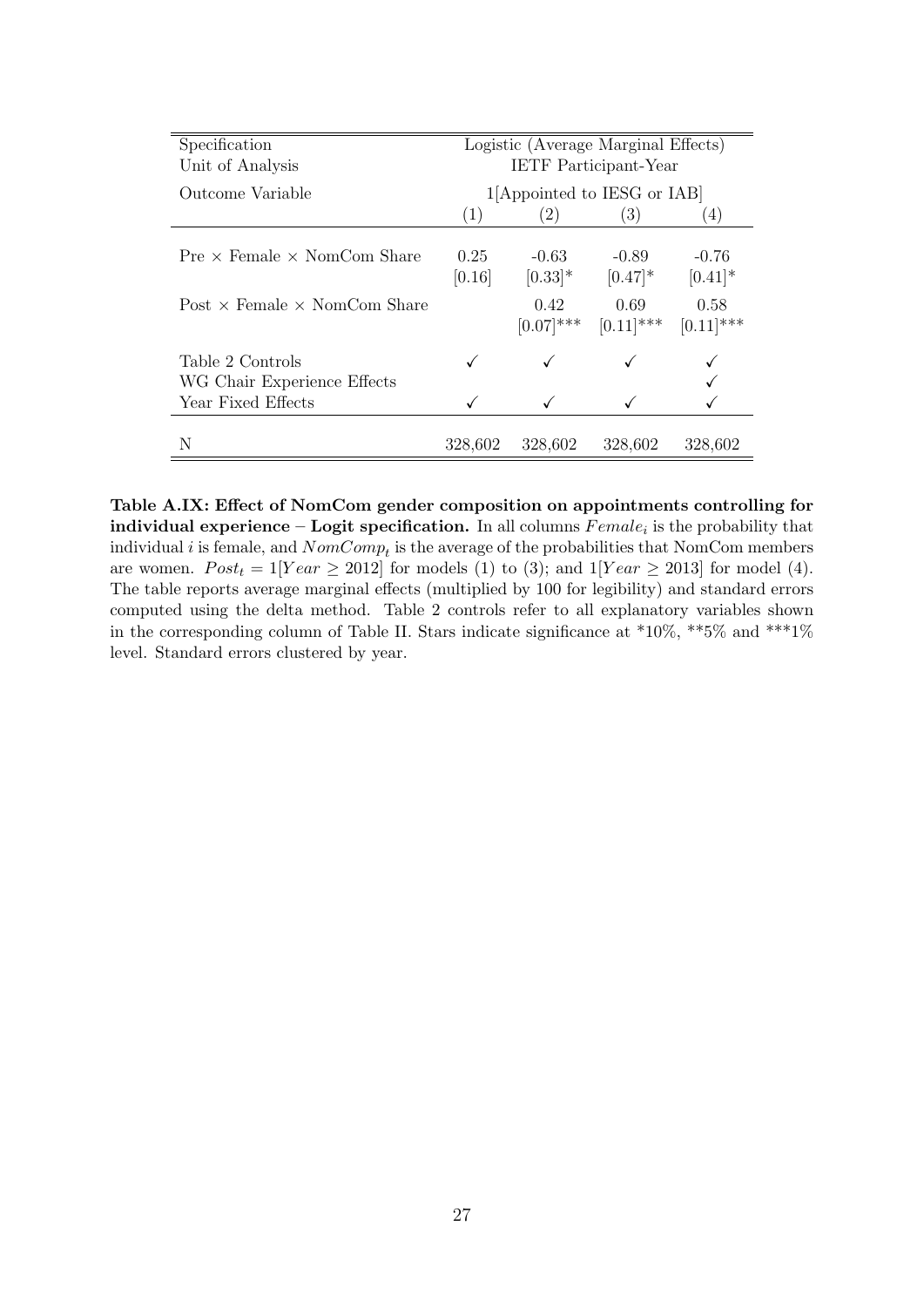<span id="page-28-0"></span>

| Specification                              |                   | <b>OLS</b>                               |                       |                       |  |
|--------------------------------------------|-------------------|------------------------------------------|-----------------------|-----------------------|--|
| Unit of Analysis                           |                   | <b>IETF</b> Participant-Year             |                       |                       |  |
| Outcome Variable                           |                   | 1[Appointed to IESG or IAB] $\times$ 100 |                       |                       |  |
|                                            | (1)               | (2)                                      | (3)                   | (4)                   |  |
| $Pre \times Female \times NomCom$ Share    | 0.27<br>[0.32]    | $-0.29$<br>$[0.14]*$                     | $-0.26$<br>$[0.13]*$  | $-0.22$<br>$[0.11]*$  |  |
| Post $\times$ Female $\times$ NomCom Share |                   | 0.67<br>$[0.30]^{**}$                    | 0.67<br>$[0.31]^{**}$ | 0.67<br>$[0.25]^{**}$ |  |
| $Pre \times Female$                        | $-0.02$<br>[0.03] | $-0.00$<br>[0.02]                        | 0.02<br>[0.02]        | 0.01<br>[0.02]        |  |
| Post $\times$ Female                       |                   | $-0.04$<br>[0.03]                        | 0.00<br>[0.04]        | $-0.03$<br>[0.03]     |  |
| $ln(1+RFCs)$                               |                   |                                          | 0.40<br>$[0.05]$ ***  | 0.06<br>[0.04]        |  |
| $ln(1 + Emails)$                           |                   |                                          | 0.07<br>$[0.01]$ ***  | 0.02<br>$[0.01]^{**}$ |  |
| $ln(1+Meetings)$                           |                   |                                          | 0.06<br>$[0.01]$ ***  | 0.03<br>$[0.01]$ ***  |  |
| Incumbent                                  |                   |                                          |                       | 0.58<br>$[0.09]$ ***  |  |
| WG Chair Experience Effects                |                   |                                          |                       |                       |  |
| Year Fixed Effects                         | $\checkmark$      | ✓                                        |                       | $\checkmark$          |  |
| N<br>R-squared                             | 287,348<br>0.00   | 287,348<br>0.00                          | 287,348<br>0.01       | 287,348<br>0.04       |  |

Table A.X: Effect of NomCom gender composition on appointments controlling for individual experience – Excluding year 2014 appointees. In this table, we run our OLS specification on the sample of IETF participants excluding those from 2014. In all columns Female<sub>i</sub> is 1 if probability that individual i is female exceeds 75%, and  $NomComp_t$  is the average of the "female dummies" among NomCom members.  $Post_t = 1$ [Year  $\geq 2012$ ] for models (1) to (3); and  $1$ [Year  $\geq$  2013] for model (4). Stars indicate significance at \*10%, \*\*5% and \*\*\*1% level. Standard errors clustered by year.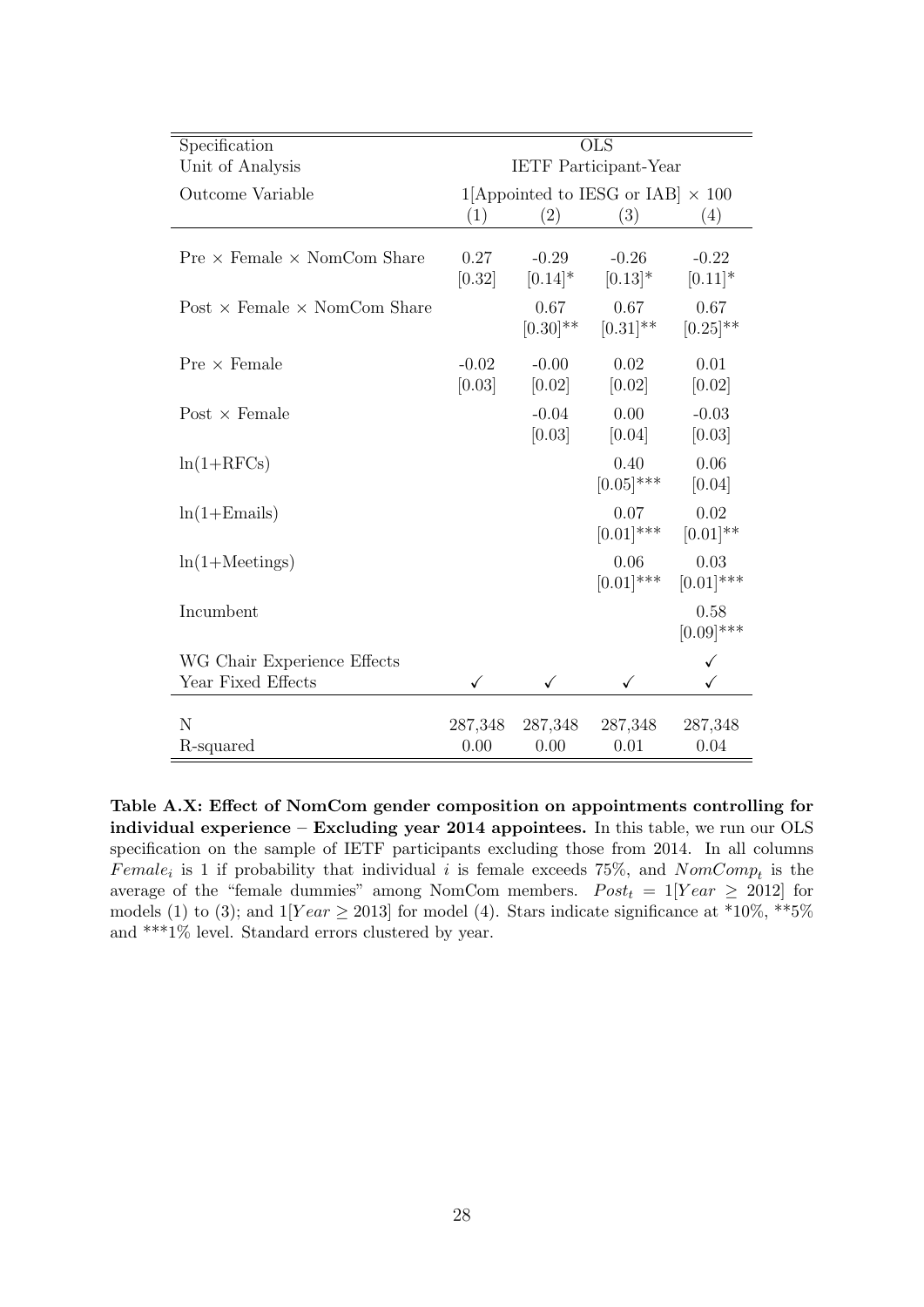<span id="page-29-0"></span>

|             |                | $\left(2\right)$                   |              |
|-------------|----------------|------------------------------------|--------------|
|             | Share Female   | Share Female                       | Share Female |
|             | NomCom Members | NomCom Volunteers IETF Participant |              |
| NomCom Year | $-0.00$        | 0.00                               | 0.00         |
|             | [0.00]         | [0.00]                             | $[0.00]$ *** |
|             | 16             | 16                                 | 16           |
| R-squared   | $\rm 0.03$     | 0.30                               | 0.81         |

Table A.XI: No time trend in percentage of women in the samples of NomCom Members (col. 1), NomCom Volunteers (col. 2) and IETF Participants (col. 3).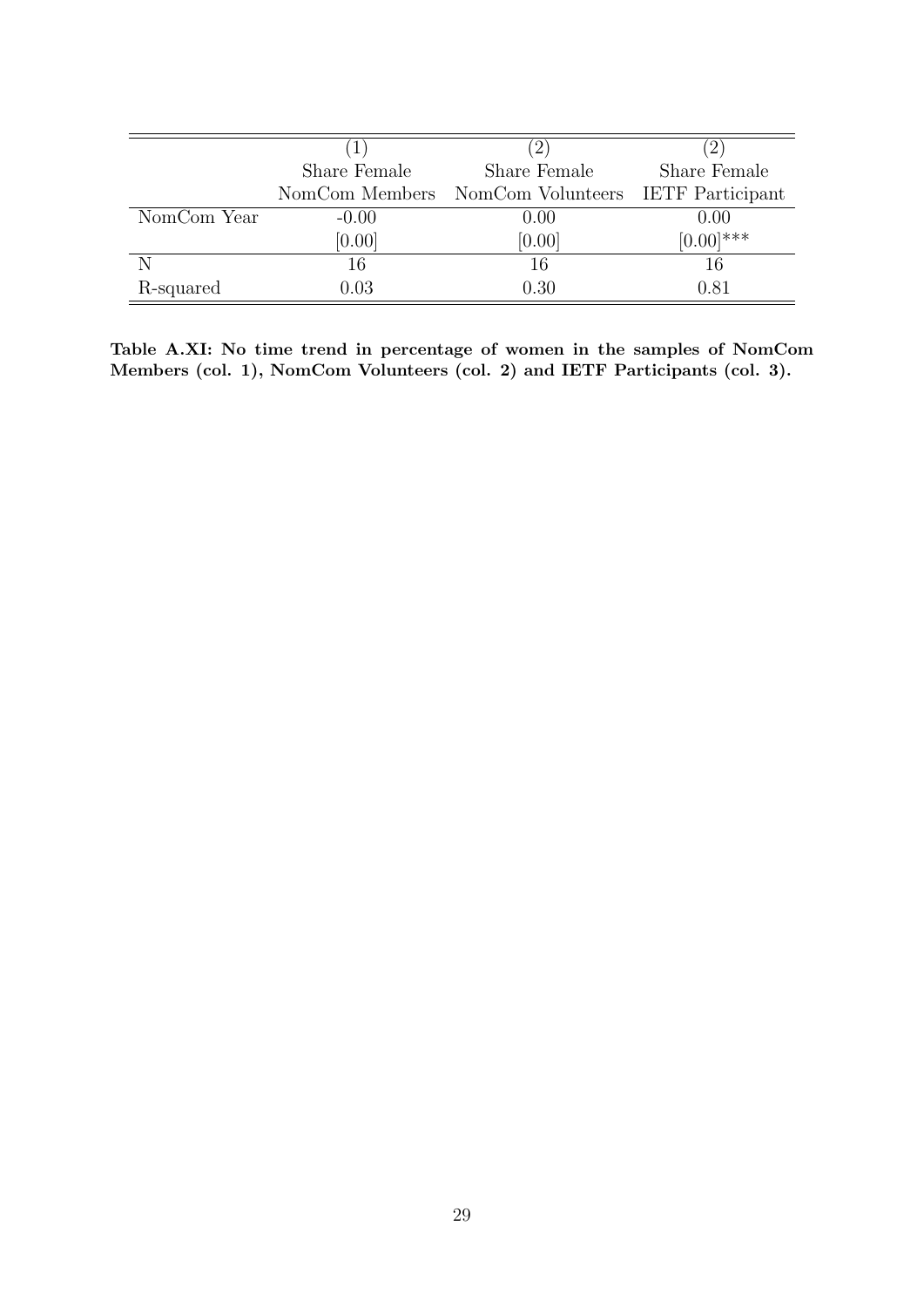

Figure A.1: Societal norms change in calendar year 2011–12. Each point corresponds to the monthly ratio of the search-interest value for "women gap STEM" over the search-interest value of "STEM." The solid line is a 12 month trailing average, and the shaded area covers calendar years 2011–12. Source: Google Trends.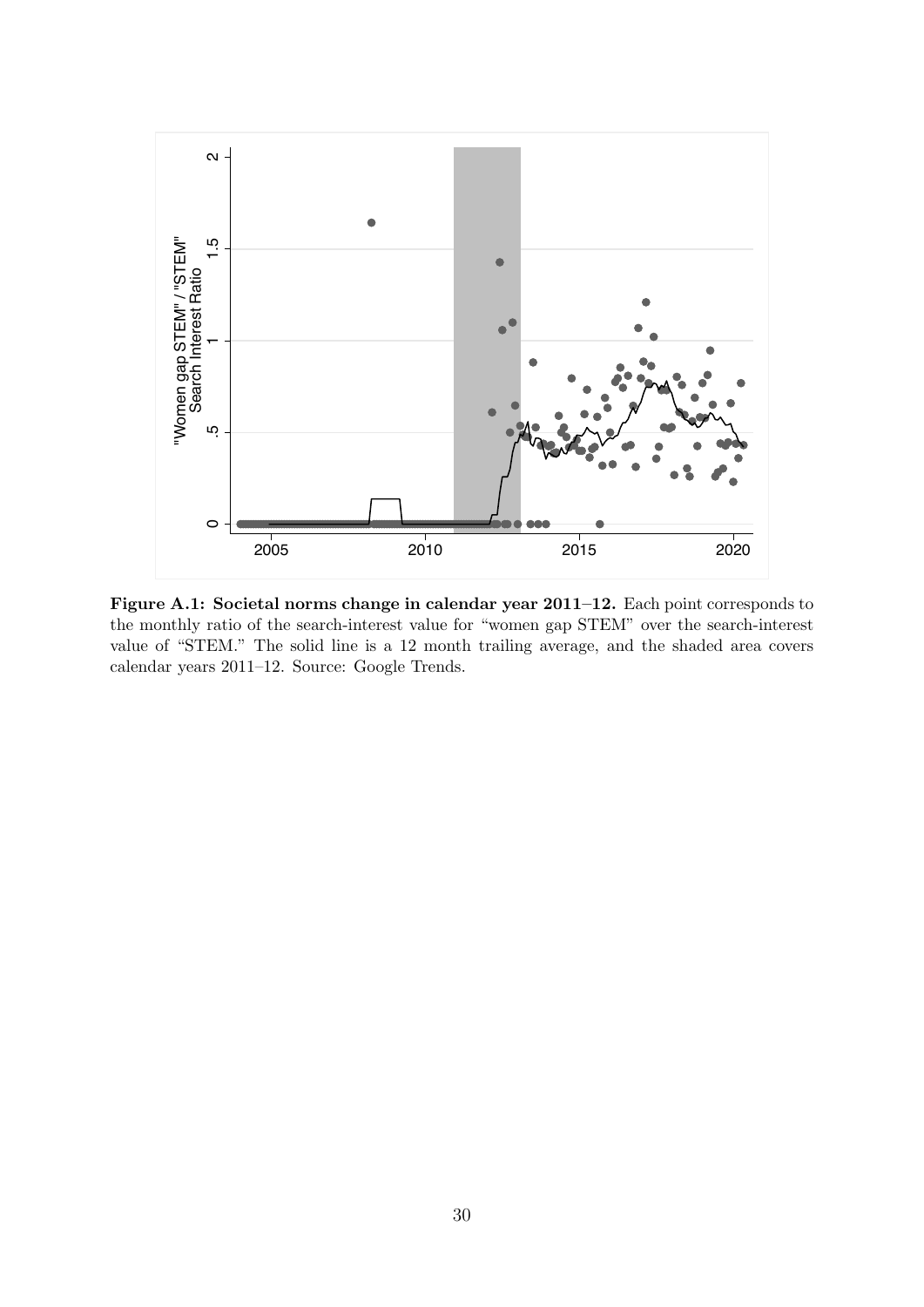<span id="page-31-0"></span>

Figure A.2: NomCom female volunteers and members. The horizontal axis in every graph is NomCom year, which coincides with the calendar year in which a given NomCom makes appointments. The left panel is the share of women among all NomCom volunteers (volunteers must be NomCom-eligible). The right panel is the share of women among all NomCom members. Individuals whose gender could not be determined algorithmically are excluded from the sample. Comparing the left panel with Figure [2](#page-9-0) indicates a pattern of non-decreasing female presence in the pool of "appointables" during the years 2005–2011(as proxied by NomCom volunteering), but a decreasing appointment rate.